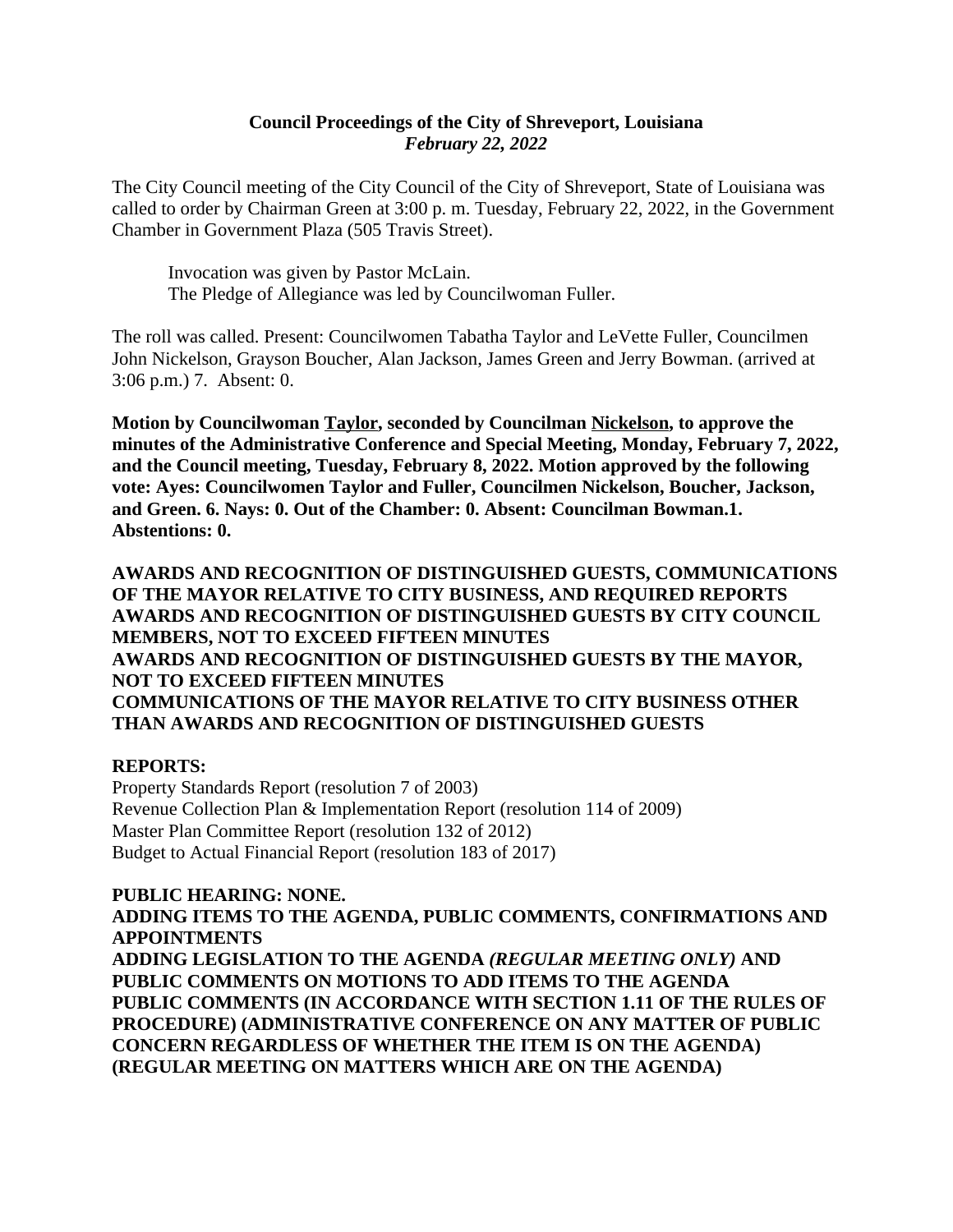*Sammy Mears spoke in support of Resolution No. 19 of 2022.*

*Jody Fortunato and Shante Wells spoke in support of Resolution No. 25 of 2022.*

*Chuck Meehan spoke in support of Ordinance No. 8 of 2022.*

*Melody Wilson and Njeri Camara spoke in opposition to Ordinance No. 8 of 2022.*

*Jermaine Anderson made general comments as it relates to Woodlawn Terrace apartments.*

*Mayguie Jackson made general comments as it relates to Operation Neighborhood Reinforcement initiatives.*

**CONFIRMATION AND APPOINTMENTS**: Metropolitan Planning Commission – Chris Elberson.

**Motion by Councilman Bowman, seconded by Councilwoman Taylor, to postpone the executive appointment of Chris Elberson**. **Motion approved by the following vote: Ayes: Councilwomen Taylor and Fuller, Councilmen Nickelson, Boucher, Jackson, Green and Bowman. 7. Nays: 0. Out of the Chamber: 0. Absent: 0. Abstentions: 0.**

**CONSENT AGENDA LEGISLATION TO INTRODUCE ROUTINE ORDINANCES AND RESOLUTIONS RESOLUTIONS**: NONE **ORDINANCES**: NONE **TO ADOPT ORDINANCES AND RESOLUTIONS RESOLUTIONS:** NONE **ORDINANCES**: NONE **REGULAR AGENDA LEGISLATION RESOLUTIONS ON SECOND READING AND FINAL PASSAGE OR WHICH WILL REQUIRE ONLY ONE READING** *The Clerk read the following:* 

**Resolution No. 132 of 2021:** A resolution authorizing the mayor to execute an Option to Ground Lease between the City of Shreveport and Shreveport HP Allendale, LLC and otherwise providing with respect thereto

**Read by title and as read motion by Councilwoman Taylor, seconded by Councilman Bowman, to postpone. Motion approved by the following vote: Ayes: Councilwomen Taylor and Fuller, Councilmen Nickelson, Boucher, Jackson, Green and Bowman. 7. Nays: 0. Out of the Chamber: 0. Absent: 0. Abstentions: 0.**

**Resolution No. 165 of 2021:** A resolution approving a restoration tax abatement renewal application for Venyu Solutions, LLC, 601 Milam Street, and to otherwise provide with respect thereto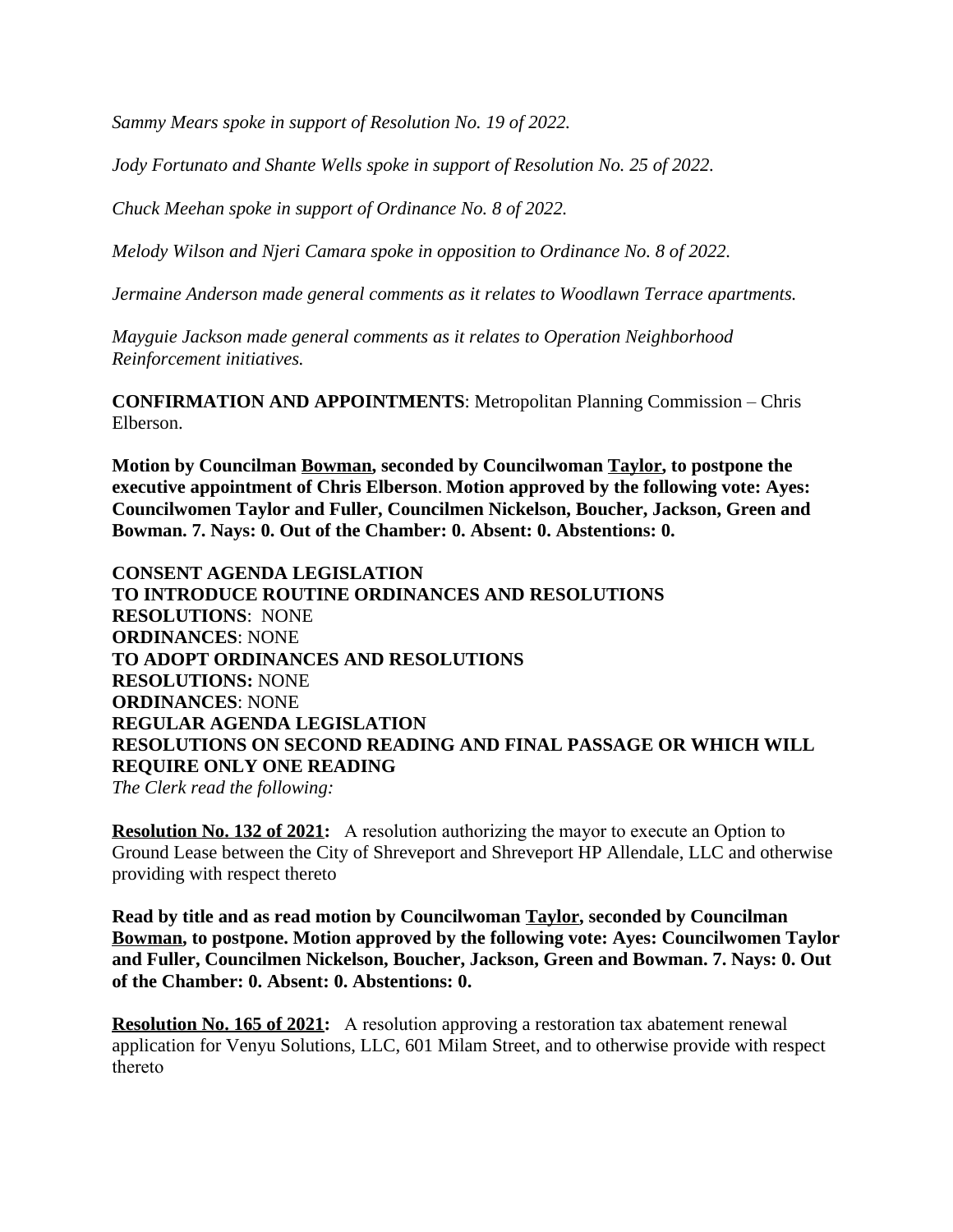**Read by title and as read motion by Councilwoman Fuller, seconded by Councilwoman Taylor, to postpone. Motion approved by the following vote: Ayes: Councilwomen Taylor and Fuller, Councilmen Nickelson, Boucher, Jackson, Green and Bowman. 7. Nays: 0. Out of the Chamber: 0. Absent: 0. Abstentions: 0.**

### **RESOLUTION NO. 16 OF 2022**

### **A RESOLUTION TO ACKNOWLEDGE KEYONDRA AND KIMBERLY LOCKETT FOR THEIR EXTRAORDINARY TALENTS, AND TO OTHERWISE PROVIDE WITH RESPECT THERETO**

COUNCILWOMAN TABATHA TAYLOR

WHEREAS, Jolie Noire, "Pretty Black" in French, is a luxury essential wear brand for women and men that is built on the belief that black is beautiful; and

WHEREAS, Jolie Noire is founded by Atlanta-based blood sisters, Keyondra and Kimberly Lockett; and

WHEREAS, Keyondra and Kimberly, with all their many accolades, were shocked when they received a message from Target about their clothing line; and

WHEREAS, Target's Black History month campaign, Black Beyond Measure, chose Keyondra and Kimberly's collection to represent Black Culture; and

WHEREAS, Keyondra and Kimberly grew up in the University Terrace area in Shreveport, Louisiana; and

WHEREAS, Keyondra and Kimberly attended Captain Shreve High School and Louisiana State University Shreveport. Keyondra also attended Bossier Parish Community College; and WHEREAS, Keyondra is a #1 Billboard Chart Topping singer-songwriter who has shared the stage with artists such as Yolanda Adams, CeCe Winans, Kirk Franklin, and Mary Mary, to name a few. She is also the first and only gospel artist to have a licensing deal with a top company, Kenya Doll Brand, which is an African American brand whose mission is to empower

adolescent girls; and

WHEREAS, Kimberly is a celebrity fashion stylist and has been seen on various national platforms and television networks such as BET, HypeHair.com, Essence Magazine and many more. Her personal style has been featured and recognized in major online publications and blogs such as Essence.com, 50 Fab Fashion Instagrammers and Fashionbombdaily.com.

NOW THEREFORE BE IT RESOLVED by the City Council of the City of Shreveport in due regular and legal session convened that the Shreveport City Council to acknowledge Keyondra and Kimberly Lockett for their extraordinary talents.

BE IT FURTHER RESOLVED that this resolution shall be executed in duplicate originals with one original presented to the Keyondra and Kimberly Lockett, and the other original filed in perpetuity in the office of the Clerk of Council for the City of Shreveport.

**Read by title and as read motion by Councilwoman Taylor, seconded by Councilman Bowman, to adopt. Motion approved by the following vote: Ayes: Councilwomen Taylor and Fuller, Councilmen Nickelson, Boucher, Jackson, Green and Bowman. 7. Nays: 0. Out of the Chamber: 0. Absent: 0. Abstentions: 0.**

### **RESOLUTION NO. 17 OF 2022 A RESOLUTION TO OFFER AN APOLOGY TO THE MEMBERS OF LITTLE UNION BAPTIST CHURCH AND THEIR DESCENDANTS FOR AN INCIDENT WHICH**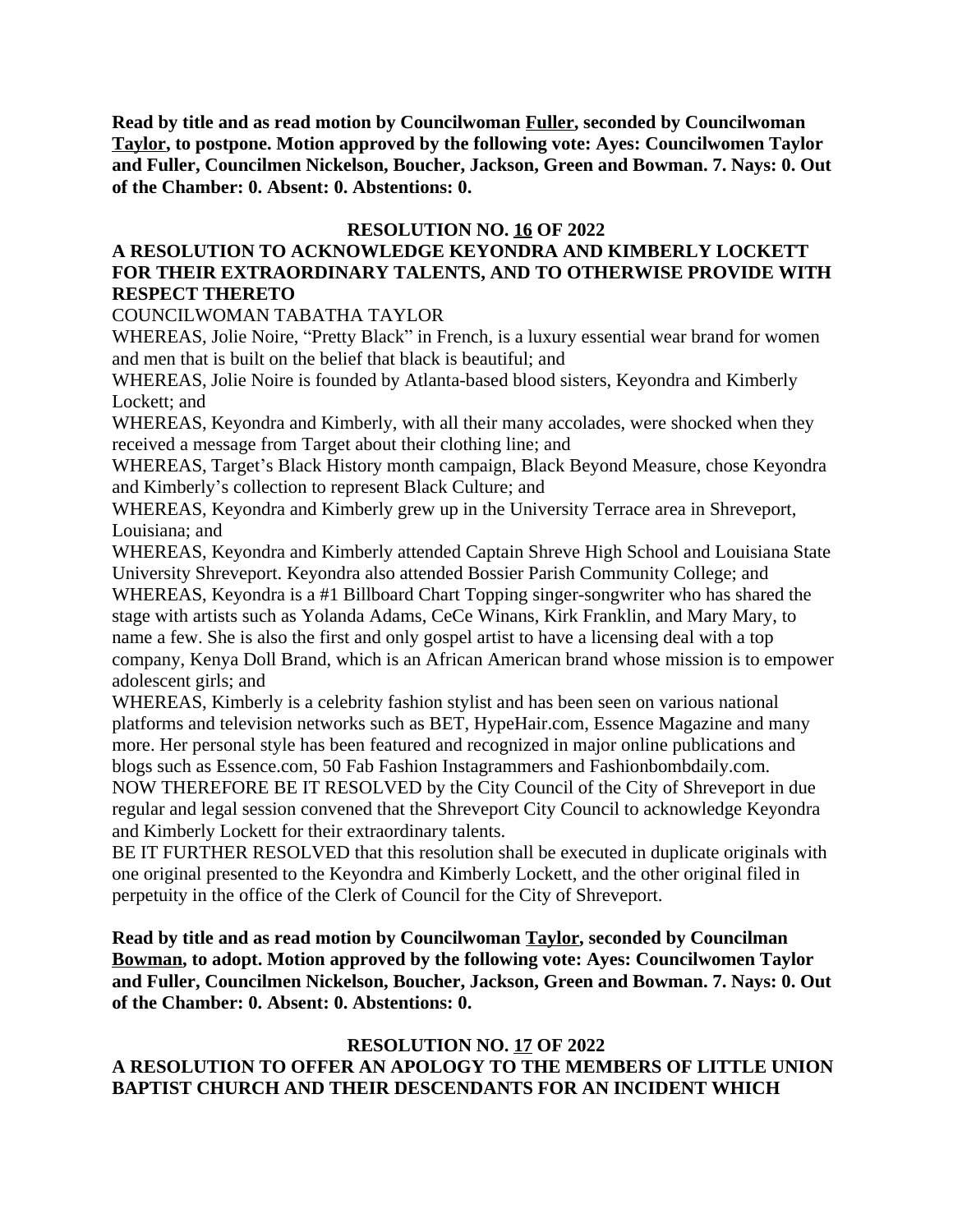### **OCCURRED ON SUNDAY, SEPTEMBER 22, 1963, AND TO OTHERWISE PROVIDE WITH RESPECT THERETO**

#### COUNCILWOMAN TABATHA TAYLOR

WHEREAS, Little Union Baptist Church was the epicenter of the civil rights movement in Shreveport, where the late Pastor, Dr. Claude Clifford McLain fearlessly allowed strategy planning meetings, in terms of demonstration, sit-ins, and mass-meeting; and

WHEREAS, on September 15, 1963, six African Americans, including four young girls, were killed in Birmingham, Alabama, when a bomb exploded in a church where they were worshipping; and

WHEREAS, as a result of the tragic event, President John F. Kennedy proclaimed that September 22, 1963, would be a day of national mourning and the NAACP asked that its local chapters across the country hold memorial services on that day; and

WHEREAS, on September 22, 1963, a memorial service was held at Little Union Baptist Church located at 1846 Milam Street; and

WHEREAS, that day, resistance to justice and equality became a reality for all as displayed by Shreveport City Police in an act of sacrilege and desecration when they rode horses inside the newly renovated church sanctuary up and down the aisles, leaving a trail of horse manure before grabbing Reverend Harry Blake and savagely beating him outside the building; and

WHEREAS, while it has been almost 60 years since that day of infamy in the 130-year history of their congregation, members of the church who are still alive bear emotional scars from that event. The sights, sounds, and odor of that event are still vivid in the minds of members who were children at that time and were engaged in cleaning the refuse left by the horses; and

WHEREAS, while no legal remedy is possible and our city has made progress in the area of race relations, the City of Shreveport owes an official apology for the treatment Little Union Baptist Church and their descendants received at the hands of officers and employees of the City of Shreveport.

NOW THEREFORE BE IT RESOLVED by the City Council of the City of Shreveport in due, regular and legal session convened, that an official apology is extended to the members of Little Union Baptist Church and their descendants for the treatment they suffered at the hands of officers, employees and agents of the City of Shreveport which occurred on Sunday, September 22, 1963.

BE IT FURTHER RESOLVED that this resolution shall be executed in duplicate originals with one original presented to the Little Union Baptist Church, and the other original filed in perpetuity in the office of the Clerk of Council for the City of Shreveport.

**Read by title and as read motion by Councilwoman Taylor, seconded by Councilman Nickelson, to adopt. Motion approved by the following vote: Ayes: Councilwomen Taylor and Fuller, Councilmen Nickelson, Boucher, Jackson, Green and Bowman. 7. Nays: 0. Out of the Chamber: 0. Absent: 0. Abstentions: 0.**

### **RESOLUTION NO. 18 OF 2022**

**A RESOLUTION TO OFFER AN APOLOGY TO THE STUDENTS OF BOOKER T. WASHINGTON HIGH SCHOOL, LED BY REVEREND H. CALVIN AUSTIN FOR AN INCIDENT WHICH OCCURRED ON MONDAY, SEPTEMBER 23, 1963, AND TO OTHERWISE PROVIDE WITH RESPECT THERETO** COUNCILWOMAN TABATHA TAYLOR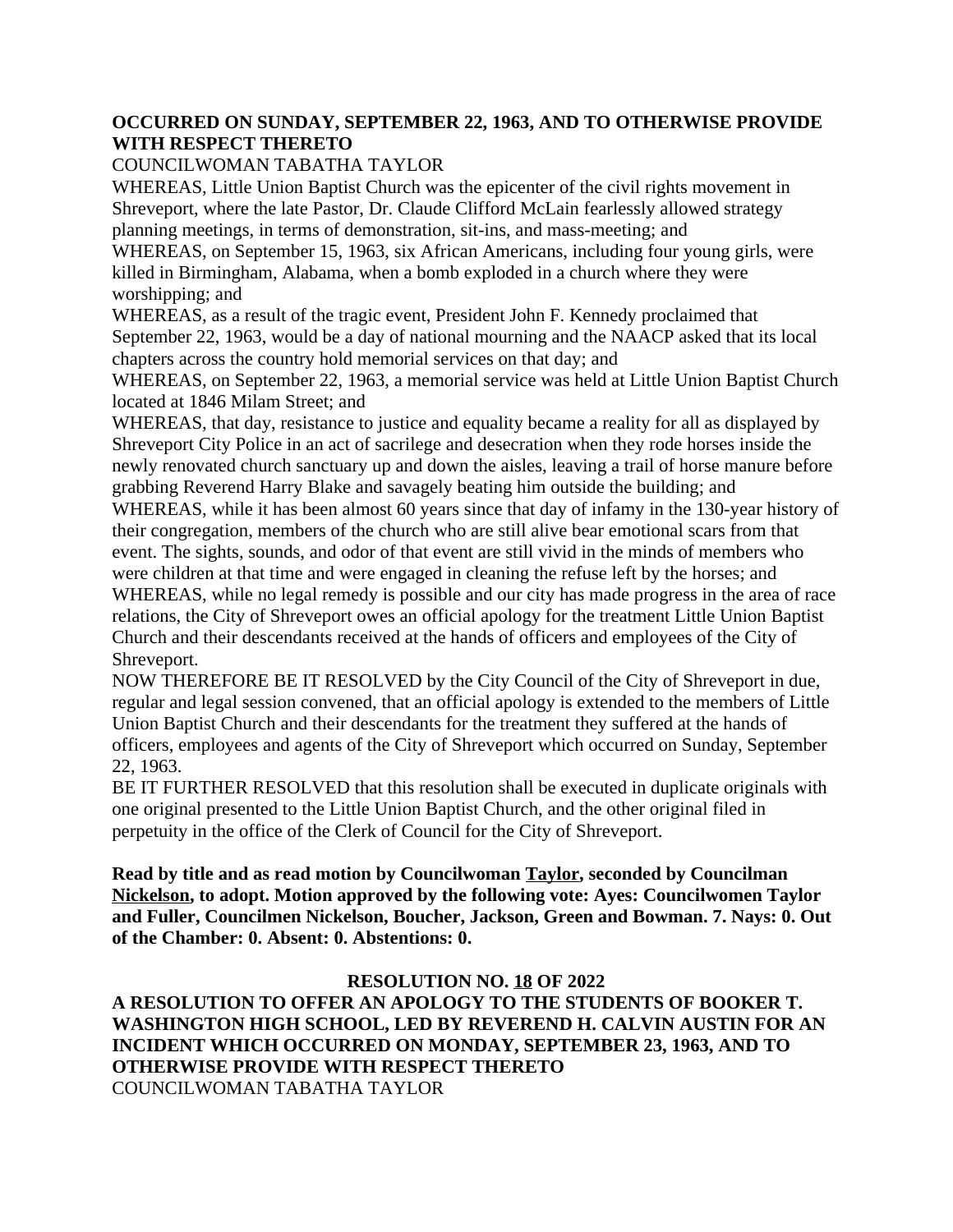WHEREAS, On Monday, September 23, 1963, the students at Booker T. Washington High School, led by Reverend H. Calvin Austin conducted a peaceful march from Booker T. Washington High School down Milam Street headed to downtown Shreveport; and

WHEREAS, the students were met by Police Chief George D'Artois and a mob of armed officers on foot and in squad cars. The students were ordered back to school but stood their ground in protest for the beating to Reverend Harry Blake on Sunday, September 22, 1963; and WHEREAS, when the children refused to turn back, police brutally attacked them with batons and teargas; and

WHEREAS, students frantically ran from officers and returned to the campus of Booker T. Washington, police attempted to enter the school and proceeded to attack Principal R. H. Brown and several teachers as they attempted to protect the students; and

WHEREAS, several students and teachers were arrested and taken to jail, among those was Reverend H. Calvin Austin, who was charged with in sighting a riot, unlawful assembly, and disturbing the peace; and

WHEREAS, after spending 45 days in jail Reverend H. Calvin Austin was expelled from Booker T. Washington High School by the Caddo Parish School Board and was banned from attending public school in Caddo Parish and surrounding areas. Reverend H. Calvin Austin was forced to complete his senior year of education in the City of New Orleans; and

WHEREAS, the City of Shreveport owes an official apology to the students of Booker T. Washington High School, led by Reverend H. Calvin Austin for the treatment they received at the hands of officers and employees of the City of Shreveport.

NOW THEREFORE BE IT RESOLVED by the City Council of the City of Shreveport in due, regular and legal session convened, that an official apology is extended to the students of Booker T. Washington High School, led by Reverend H. Calvin Austin for the treatment they received at the hands of officers and employees and agents of the City of Shreveport which occurred on Monday, September 23, 1963.

BE IT FURTHER RESOLVED that this resolution shall be executed in duplicate originals with one original presented to the Booker T. Washington High School, Reverend H. Calvin Austin, and the other original filed in perpetuity in the office of the Clerk of Council for the City of Shreveport.

**Read by title and as read motion by Councilwoman Taylor, seconded by Councilman Boucher, to adopt. Motion approved by the following vote: Ayes: Councilwomen Taylor and Fuller, Councilmen Nickelson, Boucher, Jackson, Green and Bowman. 7. Nays: 0. Out of the Chamber: 0. Absent: 0. Abstentions: 0.**

### **RESOLUTION NO. 19 OF 2022**

# **A RESOLUTION TO CELEBRATE SOUTHERN UNIVERSITY MUSEUM OF ART AT SHREVEPORT'S 20TH ANNIVERSARY, AND TO OTHERWISE PROVIDE WITH RESPECT THERETO**

### COUNCILMEMBER: LEVETTE FULLER

WHEREAS, the mission of the Southern University Museum of Art at Shreveport (SUMAS) is to assure that the art, artifacts, and other treasured works of Africans, African Americans and their descendants are accessible to the community in an organized and cherished collection, in a place of historic significance on the campus of Southern University at Shreveport; and WHEREAS, it is the goal of the SUMAS to provide an array of learning experiences to a variety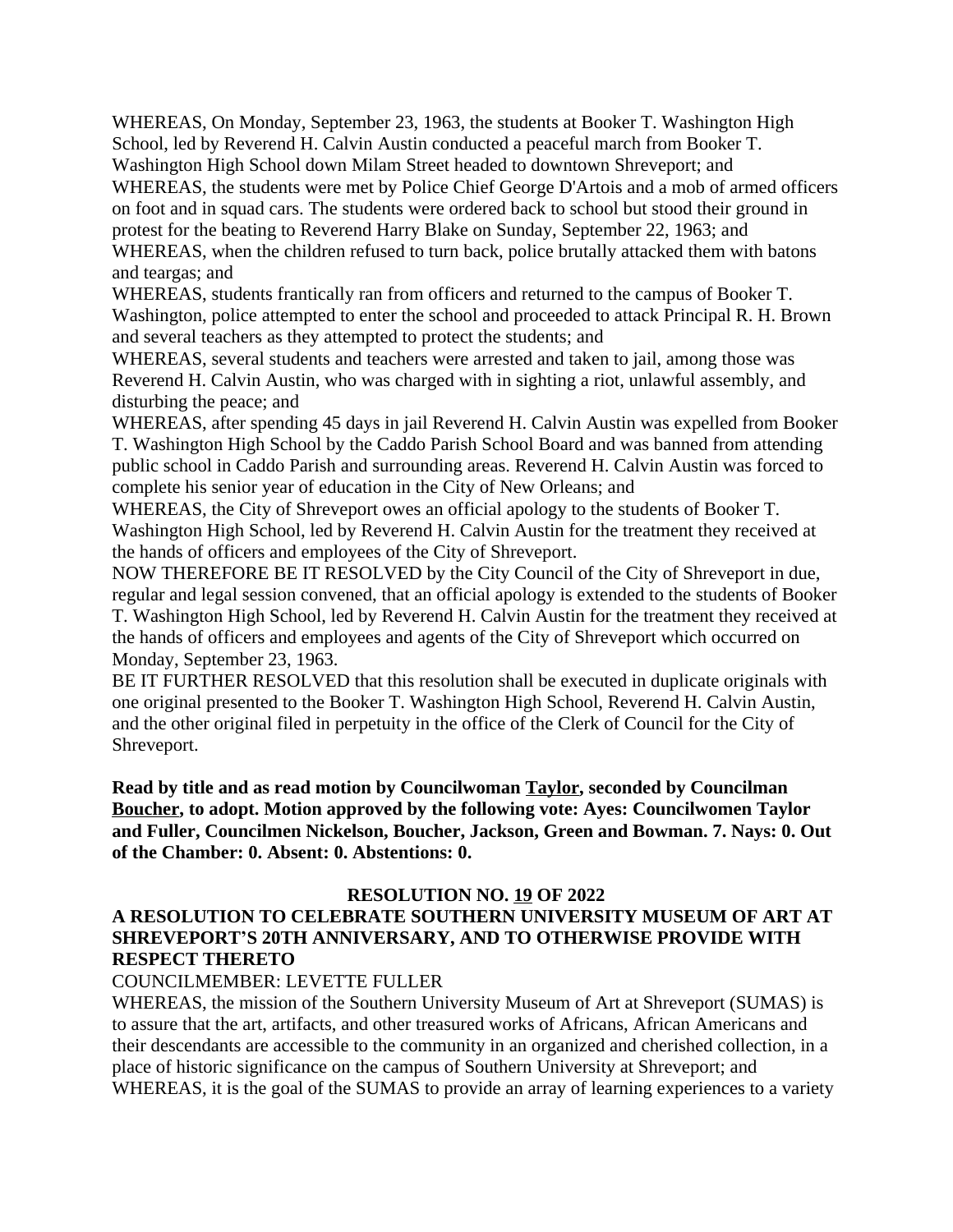of audiences, and to serve as a resource for diverse communities through the imaginative use of the museum and its collections; and

WHEREAS, SUMAS is primarily aimed at educating the public about the history of African and African-Americans through the artistic, historical and cultural contributions they have made to the American experience; and

WHEREAS, SUMAS features African art from the major art-producing regions of Africa including: Mali, Nigeria, the Ivory Coast of West Africa, Cameroon, and the Congo and includes over 300 artifacts and represents the foundation of the museum's permanent collection of African art; and

WHEREAS, the Museum features African-American art from the permanent collection of the Southern University Museum of Art in Baton Rouge;

WHEREAS, SUMAS will celebrate their 20th anniversary on February 24, 2022.

NOW THEREFORE, BE IT RESOLVED by the City Council of the City of Shreveport, acting in due, regular, and legal session convened, that the City Council hereby celebrates the 20th anniversary of the Southern University Museum of Art at Shreveport.

BE IT FURTHER RESOLVED that this resolution shall be executed in duplicate originals with one original presented to the Shreveport University Museum of Art Shreveport, and the other resolution filed in perpetuity in the office of the Clerk of Council for the City of Shreveport.

**Read by title and as read motion by Councilwoman Fuller, seconded by Councilwoman Taylor, to adopt. Motion approved by the following vote: Ayes: Councilwomen Taylor and Fuller, Councilmen Nickelson, Boucher, Jackson, Green and Bowman. 7. Nays: 0. Out of the Chamber: 0. Absent: 0. Abstentions: 0.**

### **RESOLUTION NO. 20 OF 2022**

### **A RESOLUTION TO DEDICATE THE 600 BLOCK OF 65TH STREET AT CLIFT AVENUE AND WALLACE AVENUE IN HONOR OF THE LATE REVEREND DOCTOR G. W. ODOM FOR HIS COMMITMENT AND CONTRIBUTIONS TO HIS COMMUNITY AND THE CITY OF SHREVEPORT AND TO OTHERWISE PROVIDE WITH RESPECT THERETO**

BY: COUNCILWOMAN FULLER

WHEREAS, Rev. G. W. Odom attended Ingersoll Elementary School and was a student at Coleman and Bishop Colleges; and

WHEREAS, Rev. G. W. Odom was the oldest living pastor to pastor two churches for over fifty years; and

WHEREAS, Rev. G. W. Odom pastored both New Bethlehem Baptist Church and Union Star Baptist Church; and

WHEREAS, Rev. G. W. Odom attended Ingersoll Elementary School and was a student at Coleman and Bishop Colleges; and

WHEREAS, Rev. G. W. Odom founded and was the moderator of the Independent Baptist Association; and

WHEREAS, Rev. G. W. Odom was an instructor at the Inter-Baptist Theological Association where he received his Doctorate Degree in Theology; and

WHEREAS, Rev. G. W. Odom has held leadership roles at the BM & E Convention and the Los Angles, California crusade; and

WHEREAS, Rev. G. W. Odom was married to Johnny Mae Odom; and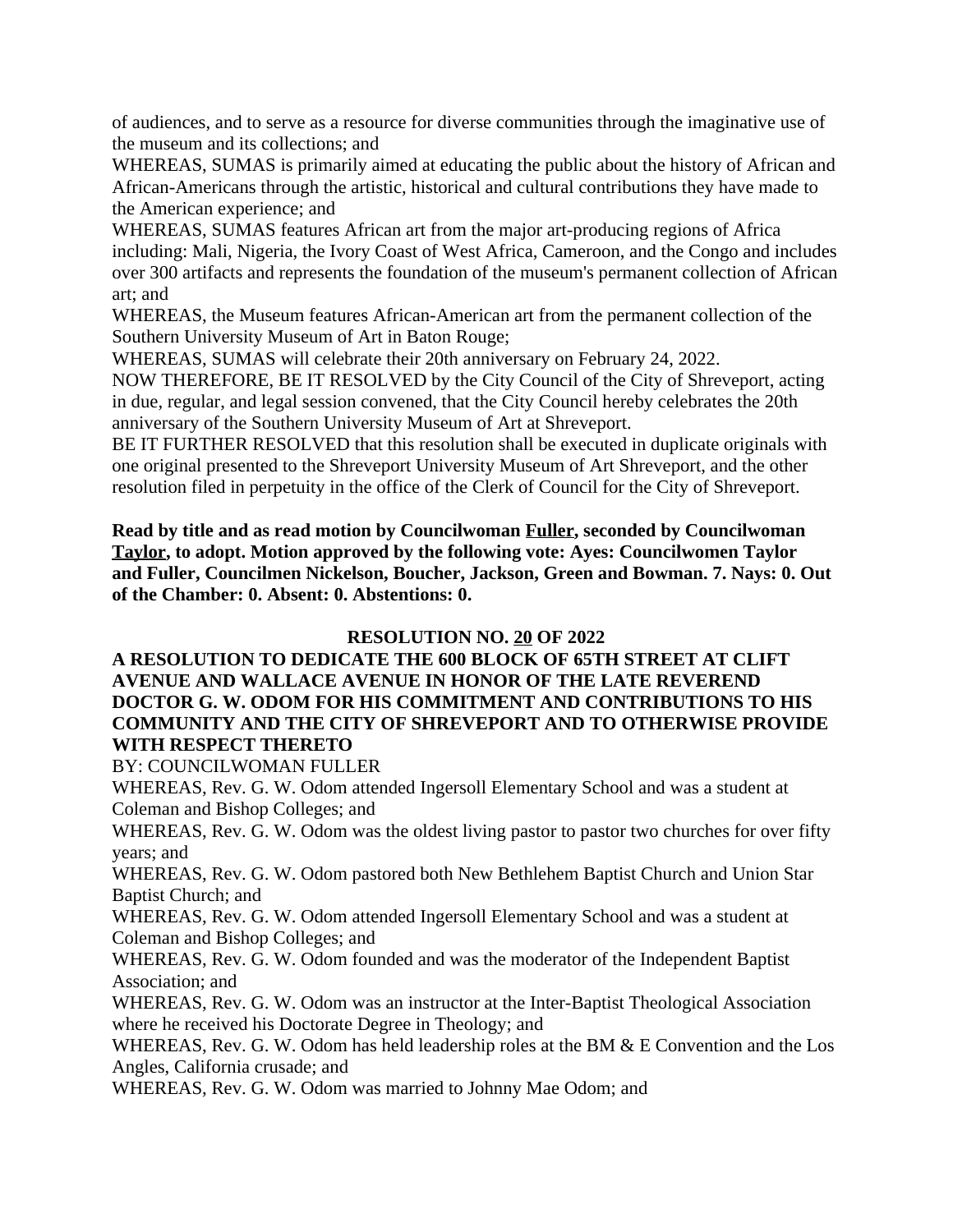WHEREAS, on December 6, 2011, Rev. G. W. Odom transitioned to his place in Heaven leaving a great void in his community and surrounding areas.

NOW, THEREFORE BE IT RESOLVED by the City Council of the City of Shreveport in due, legal and regular session convened, that the Mayor on behalf of the City is authorized to dedicate the 600 Block of 65th Street at Clift Avenue and Wallace Avenue in honor of the Late Reverend Doctor G. W. Odom, because of his many contributions to his community and the City of Shreveport.

BE IT FURTHER RESOLVED that in accordance with Resolution 156 of 2019, the dedication marker should be approximately 9 inches wide and should be placed on an existing standard or street sign if the placement is authorized by Traffic Engineering.

BE IT FURTHER RESOLVED that all resolutions or parts thereof in conflict herewith are hereby repealed.

**Read by title and as read motion by Councilwoman Fuller, seconded by Councilman Bowman, to adopt. Motion approved by the following vote: Ayes: Councilwomen Taylor and Fuller, Councilmen Nickelson, Boucher, Jackson, Green and Bowman. 7. Nays: 0. Out of the Chamber: 0. Absent: 0. Abstentions: 0.**

**Resolution No. 21 of 2022:** A resolution recommending the Louisiana Board of Commerce and Industry terminate Inferno Manufacturing's tax exemption, Industrial Tax Exemption Program Contract #20180099-ITE, for non-compliance and otherwise providing with respect thereto. (C/Nickelson)

**Read by title and as read motion by Councilman Nickelson seconded by Councilman Boucher, to postpone. Motion approved by the following vote: Ayes: Councilwomen Taylor and Fuller, Councilmen Nickelson, Boucher, Jackson, Green and Bowman. 7. Nays: 0. Out of the Chamber: 0. Absent: 0. Abstentions: 0.**

### **RESOLUTION NO. 22 OF 2022**

# **A RESOLUTION TO DEDICATE THE 700 OF BLOCK PUJO STREET IN HONOR OF CHARLEY F. WILLIAMS FOR HIS COMMITMENT AND CONTRIBUTIONS TO THE CEDAR GROVE COMMUNITY AND THE CITY OF SHREVEPORT AND TO OTHERWISE PROVIDE WITH RESPECT THERETO**

BY: COUNCILMAN BOUCHER

WHEREAS, Charley F. Williams was born on June 29, 1934, in Frierson, Louisiana and passed away in August of 2021, at the age of 87; and

WHEREAS, Charley F. Williams began his ministry in 1961 and served as pastor of the Mt. Olive Baptist Church for 50 years; and

WHEREAS, Charley F. Williams performed many duties to the community, he dedicated babies to God, performed marriages, hosted revivals, comforted members during the loss of loved ones, and mentored young ministers; and

WHEREAS, Charley F. Williams served with honor, integrity, pride and steadfast commitment to God.

NOW, THEREFORE BE IT RESOLVED by the City Council of the City of Shreveport in due, legal and regular session convened, that the Mayor on behalf of the City is authorized to dedicate the 700 block of Pujo Street in honor of Charley F. Williams for his commitment and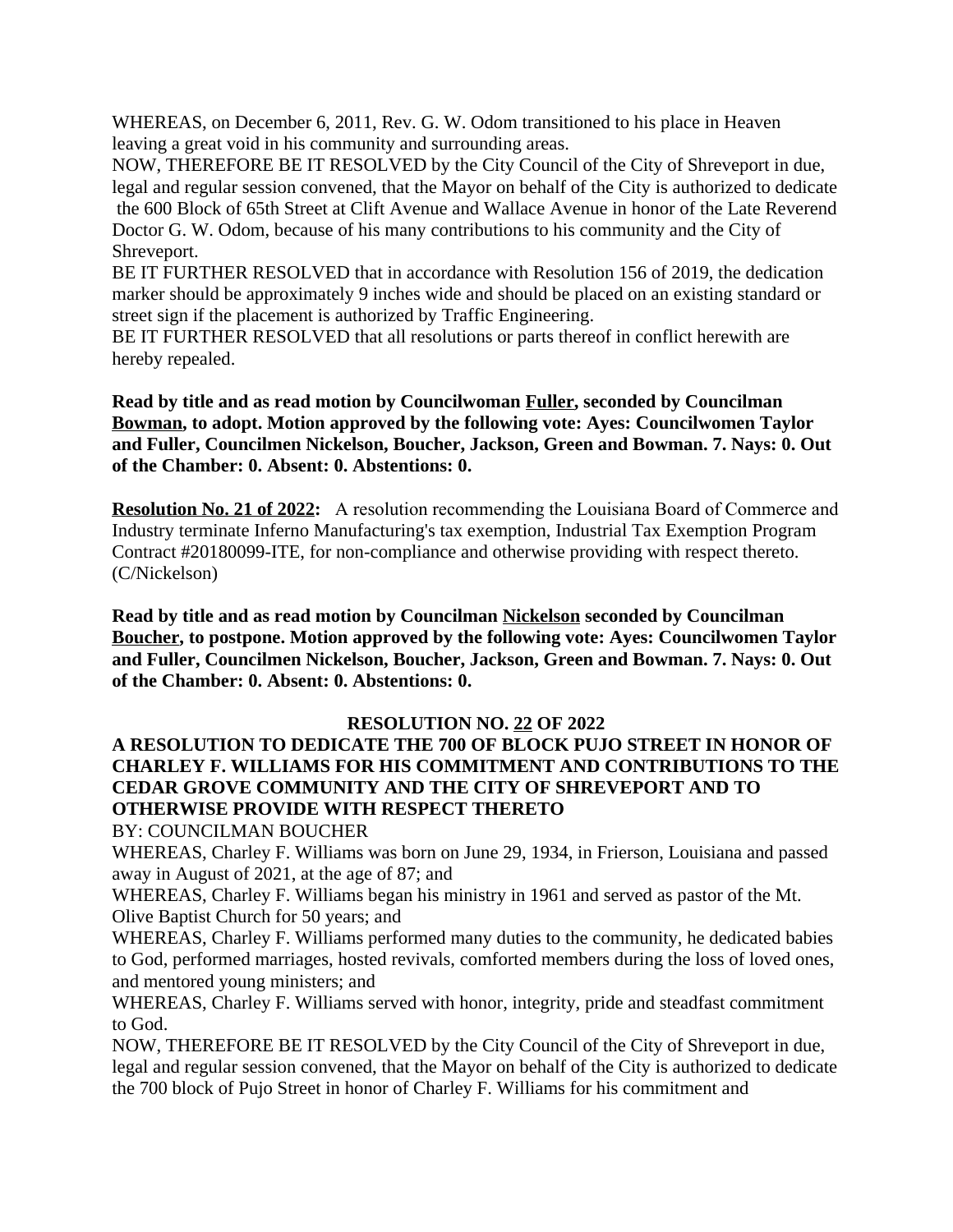contributions to the Cedar Grove Community and the City of Shreveport.

BE IT FURTHER RESOLVED that in accordance with Resolution No. 156 of 2019, the dedication marker should be approximately 9 inches tall and 42 inches wide and should be placed on an existing standard or street sign if the placement is authorized by Traffic Engineering.

BE IT FURTHER RESOLVED that all resolutions or parts thereof in conflict herewith are hereby repealed.

**Read by title and as read motion by Councilman Boucher, seconded by Councilwoman Taylor, to adopt. Motion approved by the following vote: Ayes: Councilwomen Taylor and Fuller, Councilmen Nickelson, Boucher, Jackson, Green and Bowman. 7. Nays: 0. Out of the Chamber: 0. Absent: 0. Abstentions: 0.**

**Resolution No. 23 of 2022:** A resolution providing for canvassing the returns and declaring the results of the Special Election held in the City of Shreveport, State of Louisiana, on Saturday, December 11, 2021 and to promulgate the results thereof.

**Read by title and as read motion by Councilman Nickelson seconded by Councilman Boucher, to postpone. Motion approved by the following vote: Ayes: Councilwomen Taylor and Fuller, Councilmen Nickelson, Boucher, Jackson, Green and Bowman. 7. Nays: 0. Out of the Chamber: 0. Absent: 0. Abstentions: 0.**

# **INTRODUCTION OF RESOLUTIONS** *(NOT TO BE ADOPTED PRIOR TO (March 8, 2022 (***Motion and second is sufficient to introduce resolutions)**

- **1. Resolution No. 24 of 2022**: A resolution authorizing the employment of legal counsel to represent the City of Shreveport, and to otherwise provide with respect thereto.
- **2. Resolution No. 25 of 2022**: A resolution authorizing the execution of a legal service agreement with Washington & Wells, Attorneys at Law; Baron & Budd, P.C.; Cossich, Sumich, Parsiola & Taylor LLC; Foley, Lamy & Jefferson; Alvendia, Kelly & Demarest, LLC; and Stagg Liuzza, LLC and to otherwise provide with respect thereto
- **3. Resolution No. 26 of 2022**: A resolution authorizing the Mayor to execute an act of release of a 10' wide utility easement in the resubdivision of King Partition No. 2 Subdivision, in Section 3 & 4 (T16N-R13W), and otherwise providing with respect thereto (D/Boucher)

# **Read by title and as read motion by Councilman Bowman, seconded by Councilwoman Fuller, to introduce Resolution No(s). 24, 25 and 26 of 2022 to lay over until the next regular meeting.**

# **INTRODUCTION OF ORDINANCES** *(NOT TO BE ADOPTED PRIOR TO March 8, 2022(***Motion and second is sufficient to introduce resolutions)**

- **1. Ordinance No. 20 of 2022**: An ordinance amending the 2022 Budget for the Streets Special Revenue Fund and otherwise providing with respect thereto. (G/Bowman)
- **2. Ordinance No. 21 of 2022**: An ordinance amending the 2022 budget for the Capital Projects Fund and otherwise providing with respect thereto.(G/Bowman)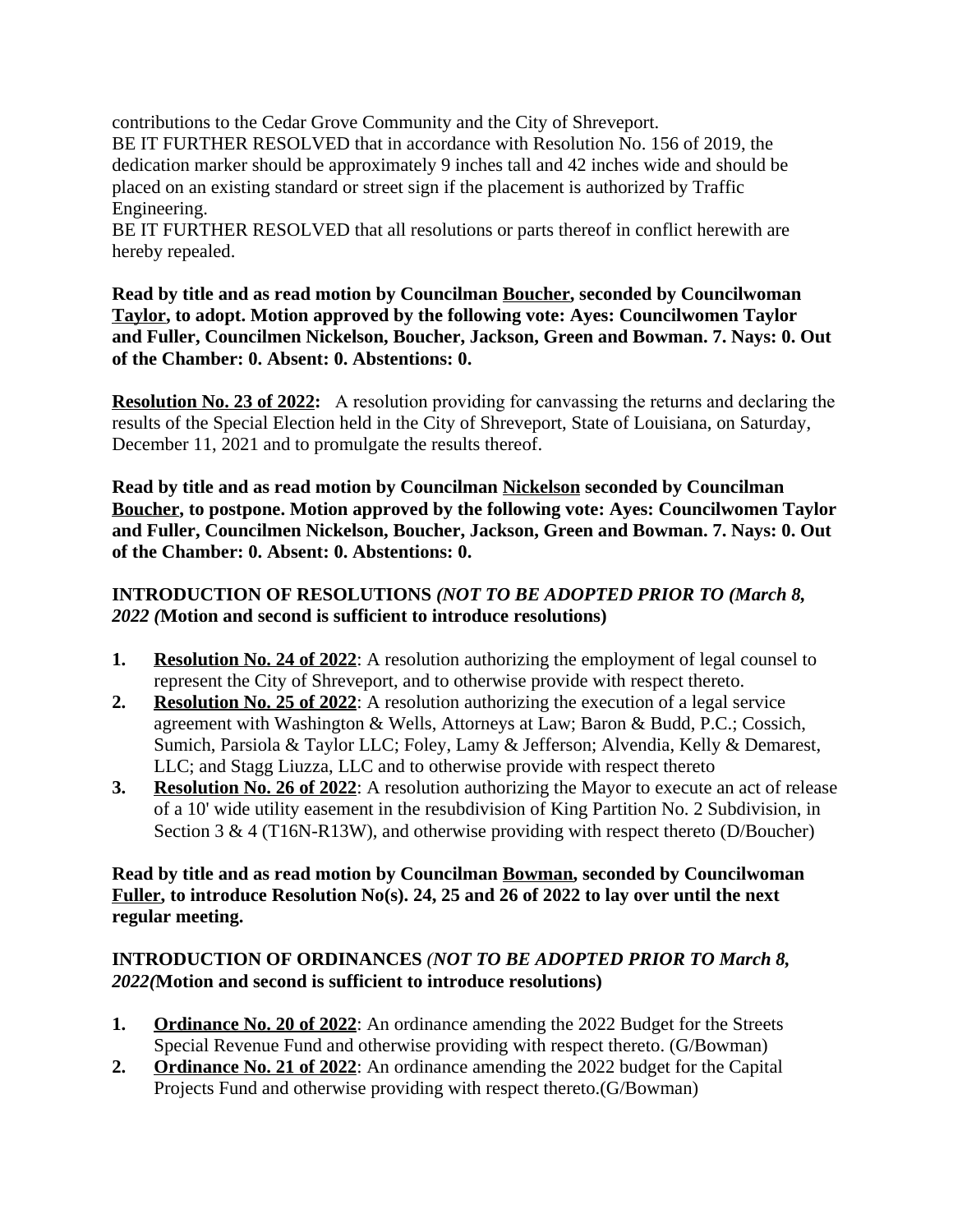- **3. Ordinance No. 22 of 2022**: An ordinance amending the 2022 Budget for the Streets Special Revenue Fund and otherwise providing with respect thereto. (G/Bowman)
- **4. Ordinance No. 23 of 2022**: An ordinance amending the 2022 budget for the Capital Projects Fund and otherwise providing with respect thereto.(G/Bowman)
- **5. Ordinance No. 24 of 2022**: An ordinance declaring a public emergency in connection with the emergency repair of Stoner Force Main located along the Clyde Fant Parkway starting just south of the Shreveport-Barksdale Bridge and ending at 70th Street and ratifying the expenditure of approximately \$3.9 million and to otherwise provide with respect thereto.
- **6. Ordinance No. 25 of 2022**: An ordinance to amend Chapter 38, Article II, Division 8, Section 72 of the City of Shreveport, Louisiana, Code of Ordinances relative to the administrative cost assessed by the City for property abatement and to otherwise provide with respect thereto.
- **7. Ordinance No. 26 of 2022**: **Zoning Case No. 21-201-C**: An Ordinance to amend the official zoning map of the City of Shreveport Unified Development Code, by rezoning property located on the northeast corner of Kings Highway and Thornhill Avenue Shreveport, Shreveport, Caddo Parish, Louisiana, from R-HU Highland Urban Conservation Residential District To C-1 PUD Neighborhood Commercial District Planned Unit Development, and to otherwise provide with respect thereto. (B/Fuller)

**Read by title and as read motion by Councilman Bowman, seconded by Councilwoman Fuller, to introduce Ordinance No(s). 20, 21, 22, 23, 24, 25 and 26 of 2022 to lay over until the next regular meeting.**

# **ORDINANCES ON SECOND READING AND FINAL PASSAGE** *(NUMBERS ARE ASSIGNED ORDINANCE NUMBERS)*

- *The Clerk read the following:*
- **1. Ordinance No. 8 of 2022**: An ordinance declaring the City's interest in declaring certain land as surplus, and our intention to donate certain land to Volunteers of America of North Louisiana and to otherwise provide with respect thereto **(Not to be adopted prior to February 22, 2022)**

# **Having passed first reading on January 25, 2022, was read by title, and on motion, ordered passed to third reading. Read the third time in full and as read motion by Councilwoman Taylor, seconded by Councilman Nickelson, to adopt.**

Councilwoman Taylor: Mrs. Moore, for the record, I want to make sure that we have accurate information as it relates to this project with Volunteers of America because we've had several meetings as it relates to this and during those meetings, we did not have any opposition at that time. I want for the record to reflect that this is not just rental property, that there are phases for housing as well as that we know that there's a need in the Allendale community. We actually met this morning discussing this particular project with other board members, giving them insight on what this project entails. So, I would just like for you to highlight specific points because we are going to move forward with this project and in moving forward with this project, there has been a commitment and also a cooperation endeavor agreement if I'm not mistaken with Volunteers of America, with the City of Shreveport, as they will include the neighborhoods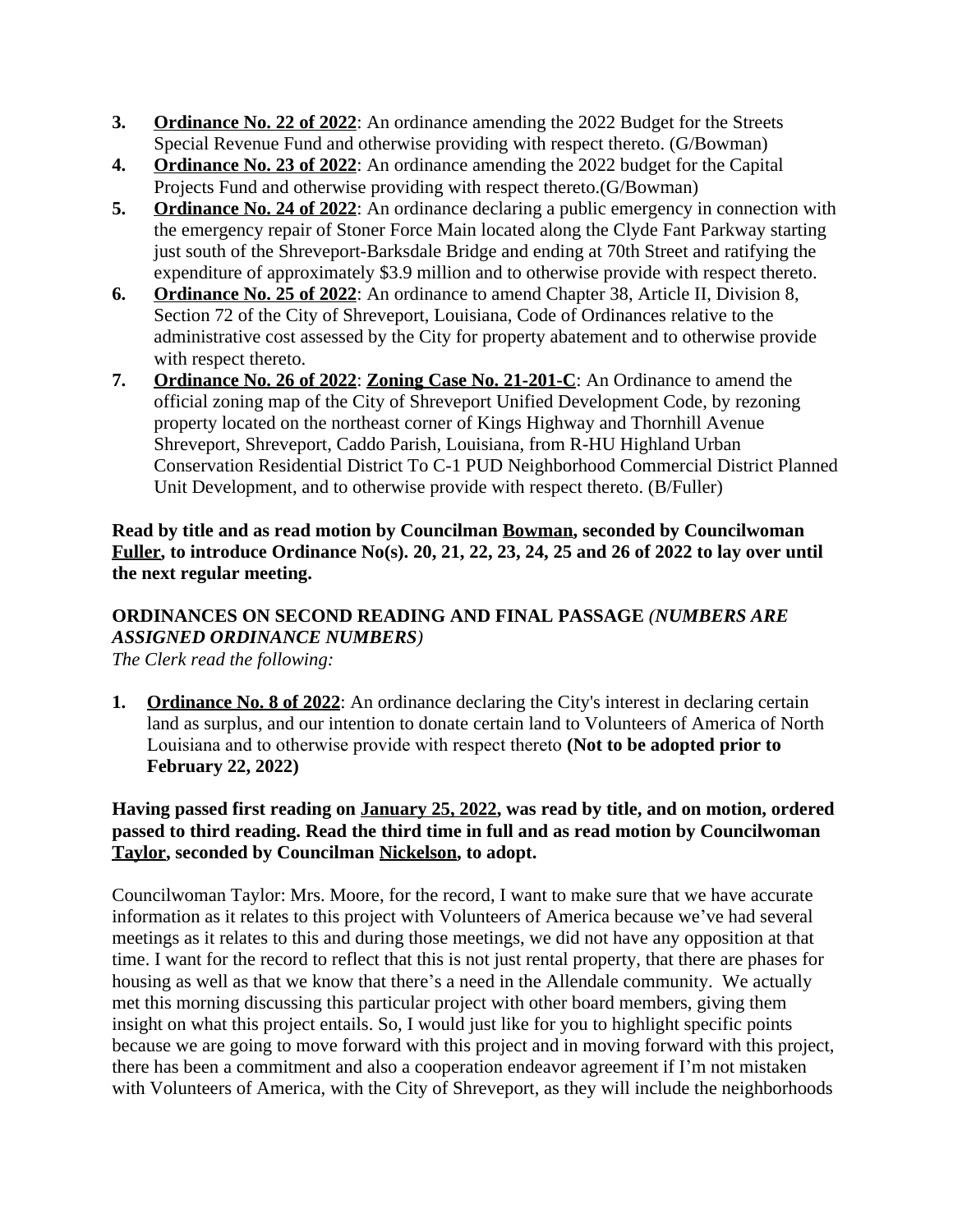interest and what they want to do as far as building these homes and building this project. What we have done subsequently over the years is gone out and reached out to the neighborhoods to recognize the concept of what wants to built, what wants to be recognized, and we met parallel with all of those specific demands. There is an opportunity always for various developments within the Allendale community that coincide with what the neighborhood wants. So, I just want for the record to reflect the accuracy of this project because I do not want there to be any misinformation.

Mrs. Moore: With any development through the Department of Community Development or the City of Shreveport it is our policy that the developers, contractors, nonprofits, must get permission from the administration, the council and the neighborhood, we put that in all of our request for proposals. In this particular case we had two meetings. One on September 29<sup>th</sup> the latter one on January  $12<sup>th</sup>$  to get input from the community. At either meeting, no one raised any major concerns or articulated any concerns. Not in writing or verbally. They did ask a few questions like whether they were going to be a shotgun houses? We said no. whether they were going to address the needs of those that were disabled? We said yes. Whether they were going to be homeless persons living there, this is not a development specifically for the homeless at no means. There will be 12 units for individuals and families. Families that reside in Allendale, MLK, throughout the City of Shreveport, that desire, a decent, safe sanitary place to live. I just want to go on the record saying that we promote home ownership. We believe that homeownership changes communities. We've done 6 developments and through our HAPPY program, we've served over a thousand people through that program. We've been very successful and we have spent millions of dollars to promote homeownership. But we do also recognize that people need a place to live and they need to rent and sometimes the market dictates that for some communities. We're trying to work through that and as it relates to the CEA, we have not done that but we have made a commitment that when we do the donation agreement with any developer that we put restriction in to ensure that the neighborhood has the best benefit.

### **Motion approved by the following vote: Ayes: Councilwomen Taylor and Fuller, Councilmen Nickelson, Boucher, Jackson, Green and Bowman. 7. Nays: 0. Out of the Chamber: 0. Absent: 0. Abstentions: 0.**

**2. Ordinance No. 13 of 2022**: An ordinance amending the 2022 Community Development Special Revenue Fund Budget and to otherwise provide with respect thereto

**Having passed first reading on February 8, 2022, was read by title, and on motion, ordered passed to third reading. Read the third time in full and as read motion by Councilwoman Taylor, seconded by Councilman Bowman, to adopt. Motion approved by the following vote: Ayes: Councilwomen Taylor and Fuller, Councilmen Nickelson, Boucher, Jackson, Green and Bowman. 7. Nays: 0. Out of the Chamber: 0. Absent: 0. Abstentions: 0.**

**3. Ordinance No. 14 of 2022**: An ordinance amending the 2022 Airport Capital Improvements fund budget and to otherwise provide with respect thereto.

**Having passed first reading on February 8, 2022, was read by title, and on motion, ordered**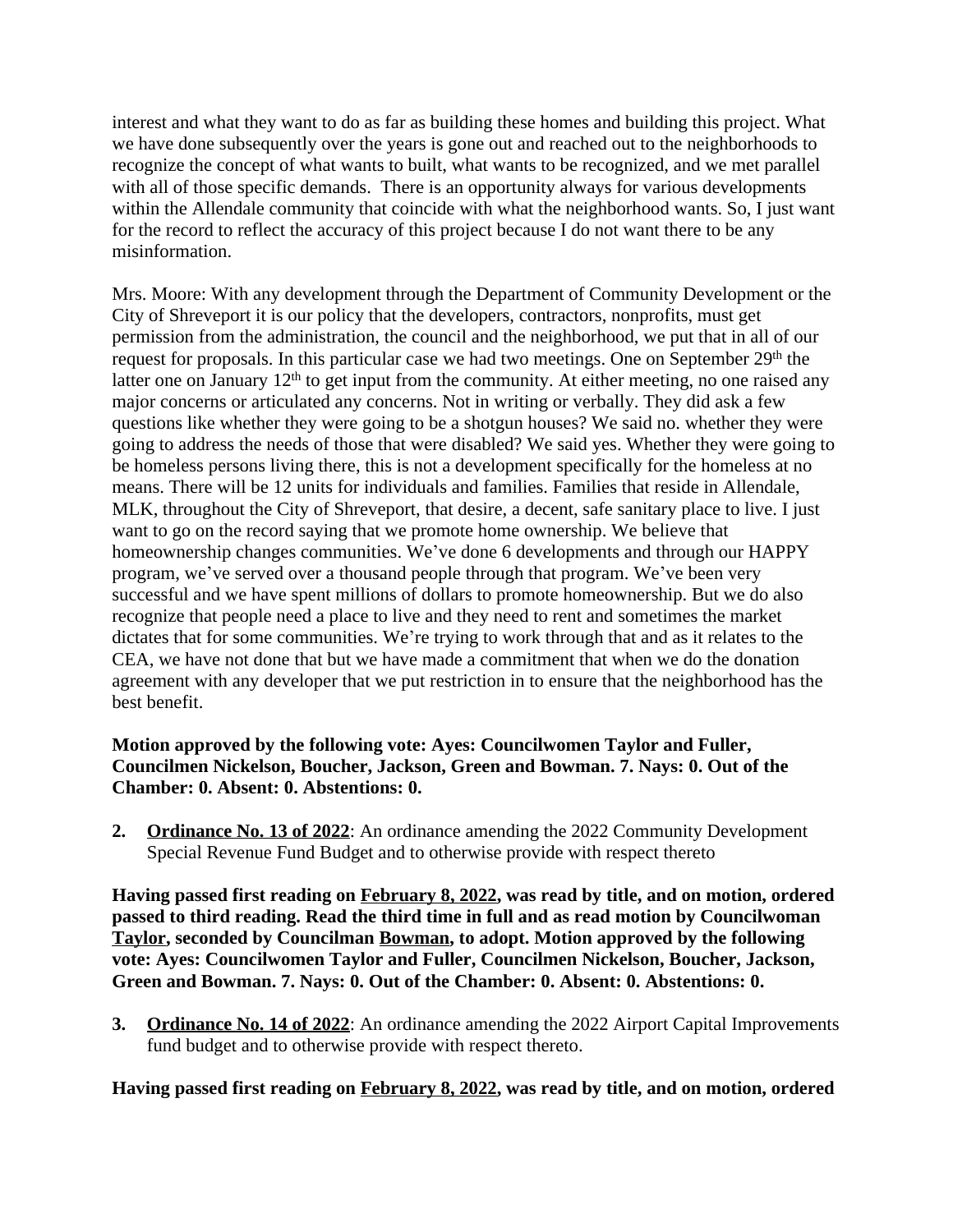**passed to third reading. Read the third time in full and as read motion by Councilman Bowman, seconded by Councilman Nickelson, to adopt. Motion approved by the following vote: Ayes: Councilwomen Taylor and Fuller, Councilmen Nickelson, Boucher, Jackson, Green and Bowman. 7. Nays: 0. Out of the Chamber: 0. Absent: 0. Abstentions: 0.**

**4. Ordinance No. 15 of 2022**: An ordinance amending the 2022 Airport Enterprise fund budget and to otherwise provide with respect thereto.

**Having passed first reading on February 8, 2022, was read by title, and on motion, ordered passed to third reading. Read the third time in full and as read motion by Councilman Boucher, seconded by Councilwoman Taylor, to adopt. Motion approved by the following vote: Ayes: Councilwomen Taylor and Fuller, Councilmen Nickelson, Boucher, Jackson, Green and Bowman. 7. Nays: 0. Out of the Chamber: 0. Absent: 0. Abstentions: 0.**

**5. Ordinance No. 16 of 2022**: An ordinance amending the City of Shreveport, Louisiana, 2022 Capital Projects Fund Budget, appropriating the funds authorized herein and to otherwise provide with respect thereto.

**Having passed first reading on February 8, 2022, was read by title, and on motion, ordered passed to third reading. Read the third time in full and as read motion by Councilman Bowman, seconded by Councilwoman Taylor, to adopt. Motion approved by the following vote: Ayes: Councilwomen Taylor and Fuller, Councilmen Nickelson, Boucher, Jackson, Green and Bowman. 7. Nays: 0. Out of the Chamber: 0. Absent: 0. Abstentions: 0.**

**6. Ordinance No. 17 of 2022**: An ordinance amending the City of Shreveport, Louisiana, 2022 Streets Special Revenue Fund Budget, appropriating the funds authorized herein and to otherwise provide with respect thereto.

**Having passed first reading on February 8, 2022, was read by title, and on motion, ordered passed to third reading. Read the third time in full and as read motion by Councilwoman Taylor, seconded by Councilman Bowman, to adopt. Motion approved by the following vote: Ayes: Councilwomen Taylor and Fuller, Councilmen Nickelson, Boucher, Jackson, Green and Bowman. 7. Nays: 0. Out of the Chamber: 0. Absent: 0. Abstentions: 0.**

**7. Ordinance No. 18 of 2022**: An ordinance closing and abandoning a sidewalk dedication in the Cora Snowden Subdivision, in Section 21 (T17N-R14W), and to otherwise provide with respect thereto. (F/Green)

**Having passed first reading on February 8, 2022, was read by title, and on motion, ordered passed to third reading. Read the third time in full and as read motion by Councilman Green, seconded by Councilwoman Taylor, to adopt. Motion approved by the following vote: Ayes: Councilwomen Taylor and Fuller, Councilmen Nickelson, Boucher, Jackson, Green and Bowman. 7. Nays: 0. Out of the Chamber: 0. Absent: 0. Abstentions: 0.**

**8. Ordinance No. 19 of 2022**: A series Ordinance pursuant to the General Bond Ordinance, as defined herein, authorizing the issuance of taxable Water and Sewer revenue refunding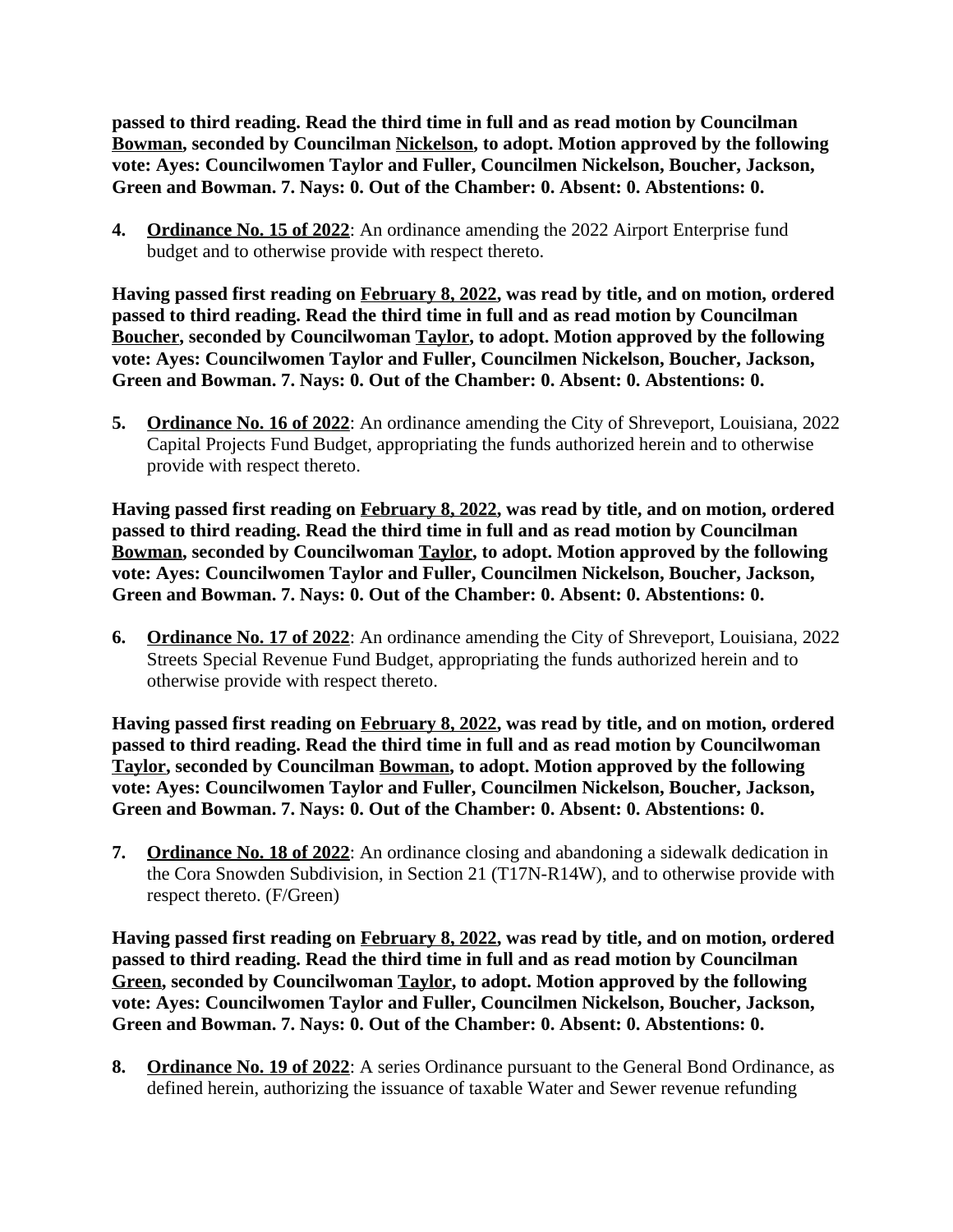bonds, series 2022 in a total principal amount not to exceed one hundred ninety million dollars (\$190,000,000) of the City of Shreveport, State of Louisiana; establishing certain details of such bonds as required by the General Bond Ordinance; approving and confirming the sale of such bonds; pledging the net revenues to secure such bonds; prescribing the form, certain terms and conditions of said bonds; authorizing the use of a preliminary official statement and the preparation and distribution of an official statement; authorizing the purchase of and subscription for certain escrowed securities; authorizing escrow verification and engagement of escrow agents; and authorizing execution and delivery of a paying agent/registrar agreement; and providing for other matters in connection therewith.

**Having passed first reading on February 8, 2022, was read by title, and on motion, ordered passed to third reading. Read the third time in full and as read motion by Councilwoman Taylor, seconded by Councilman Nickelson, to postpone. Motion approved by the following vote: Ayes: Councilwomen Taylor and Fuller, Councilmen Nickelson, Boucher, Jackson, Green and Bowman. 7. Nays: 0. Out of the Chamber: 0. Absent: 0. Abstentions: 0.**

**9. Ordinance No. 204 of 2021**: **Zoning Case No. 21-158-C**: An ordinance to amend the official zoning map of the City of Shreveport Unified Development Code, by rezoning property located on the southeast corner of Legardy St. & Hawkins St., Shreveport, Caddo Parish, LA., from R-1-5, Single-Family Residential District To R-A, Rural-Agricultural District, and to otherwise provide with respect thereto (A/Taylor)

**Having passed first reading on November 19, 2021, was read by title, and on motion, ordered passed to third reading. Read the third time in full and as read motion by Councilwoman Taylor, seconded by Councilman Bowman, to adopt. Motion approved by the following vote: Ayes: Councilwomen Taylor and Fuller, Councilmen Nickelson, Boucher, Jackson, Green and Bowman. 7. Nays: 0. Out of the Chamber: 0. Absent: 0. Abstentions: 0.**

**10. Ordinance No. 12 of 2022**: **Zoning Case No. 21-199-C**: An ordinance to amend the official zoning map of the City of Shreveport Unified Development Code, by rezoning property located on the south side of Bert Kouns Industrial Loop Expy, approx. 520' east of Linwood Ave., Shreveport, Caddo Parish, LA., from C-3, General Commercial District To C-4, Heavy Commercial District, and to otherwise provide with respect thereto. (E/Jackson)

**Having passed first reading on January 25, 2022, was read by title, and on motion, ordered passed to third reading. Read the third time in full and as read motion by Councilman Jackson, seconded by Councilman Bowman, to adopt. Motion approved by the following vote: Ayes: Councilwomen Taylor and Fuller, Councilmen Nickelson, Boucher, Jackson, Green and Bowman. 7. Nays: 0. Out of the Chamber: 0. Absent: 0. Abstentions: 0.**

*Ordinances that were adopted, except ordinances that will be published in the Shreveport Code Ordinances, including the Shreveport Unified Development Code, are as follows:*

# **ORDINANCE NO. 8 OF 2022**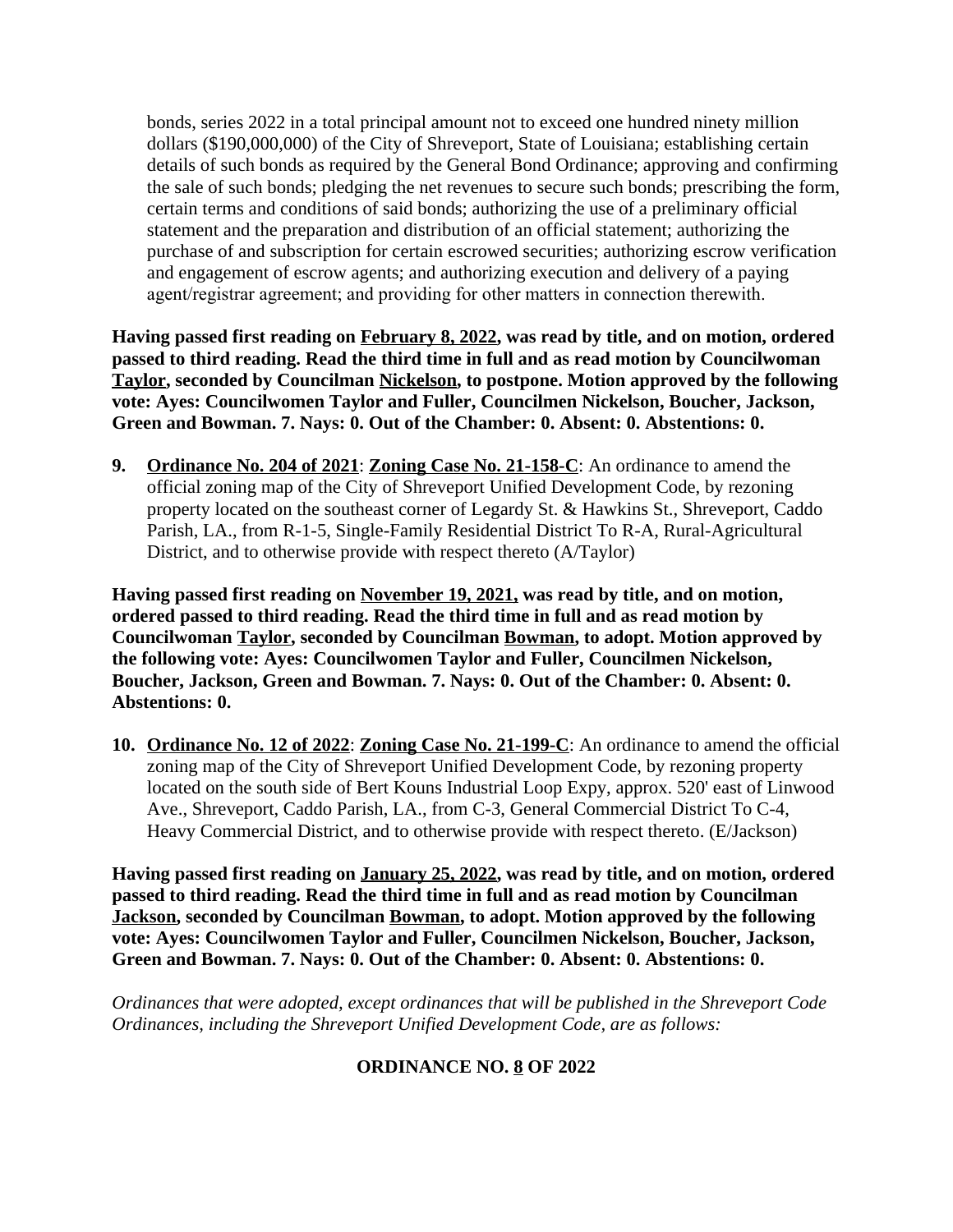### **AN ORDINANCE DECLARING THE CITY'S INTEREST IN DECLARING CERTAIN LAND AS SURPLUS, AND OUR INTENTION TO DONATE CERTAIN LAND TO VOLUNTEERS OF AMERICA OF NORTH LOUISIANA AND TO OTHERWISE PROVIDE WITH RESPECT THERETO**

WHEREAS, the City of Shreveport, possesses and owns title to certain property identified as: 1. LOTS 3 & 4, BLK. 1, WYCHE & STINSON SUBN. & 1/2 ABAND. ALLEY ADJ. LOT 3, 181435-104-16.

2. LOTS 5 & 6, BLK. 1, WYCHE & STINSON SUBN., 181435-104-18

3. LOTS 7 THRU 12, BLK. 1, WYCHE & STINSON SUBN., 181435-104-17

4. LOT 13, BLK 1, WYCHE & STINSON SUB 181435-104-13

5. LOT 20, BLK 4, ALLENDALE HTS SUB., 181435-108-20

6. LOT 21, BLK 4, ALLENDALE HEIGHTS SUB. 181435-108-21

7. S. 80 FT OF LOTS 28, 29 & 30, BLK 4, ALLENDALE HTS. SUB., 181435-108-37

WHEREAS, the Volunteers of America of North Louisiana is a not-for-profit community-based development organization and satisfies the criteria as it relates to providing housing opportunities benefiting low and moderate income persons; and

WHEREAS, the donation must be used to provide permanent housing for low and moderate income families and seniors within one year after execution of this agreement, or for such longer period of time as determined to be appropriate by the City; and

WHEREAS, the said property is not needed by the City for a public purpose and should therefore be declared to be surplus property; and

WHEREAS, LSA-R.S. 33:4712 requires that notice of this ordinance be published at least three (3) times within fifteen (15) days, one week apart.

NOW, THEREFORE, BE IT ORDAINED by the City Council of the City of Shreveport in due, regular and legal session convened, that:

1. LOTS 3 & 4, BLK. 1, WYCHE & STINSON SUBN. & 1/2 ABAND. ALLEY ADJ. LOT 3, 181435-104-16.

2. LOTS 5 & 6, BLK. 1, WYCHE & STINSON SUBN., 181435-104-18

3. LOTS 7 THRU 12, BLK. 1, WYCHE & STINSON SUBN., 181435-104-17

4. LOT 13, BLK 1, WYCHE & STINSON SUB 181435-104-13

5. LOT 20, BLK 4, ALLENDALE HTS SUB., 181435-108-20

6. LOT 21, BLK 4, ALLENDALE HEIGHTS SUB. 181435-108-21

7. S. 80 FT OF LOTS 28, 29 & 30, BLK 4, ALLENDALE HTS. SUB., 181435-108-37

are hereby declared to be surplus property and not needed by the City of Shreveport for public purpose.

BE IT FURTHER ORDAINED, that the City of Shreveport is hereby authorized to donate the aforementioned property to Volunteers of America of North Louisiana in its "as is" condition and without warranty of title or recourse whatsoever against the City of Shreveport, in accordance with all applicable state law, city ordinances, and deed restrictions.

BE IT FURTHER ORDAINED that the Mayor of the City of Shreveport is authorized to execute and deliver, for and on behalf of the City of Shreveport, any and all documents relative to the donation of the property to Volunteers of America, Inc. after review and approval of such document(s) by the Office of the City Attorney, and to do any and all things necessary and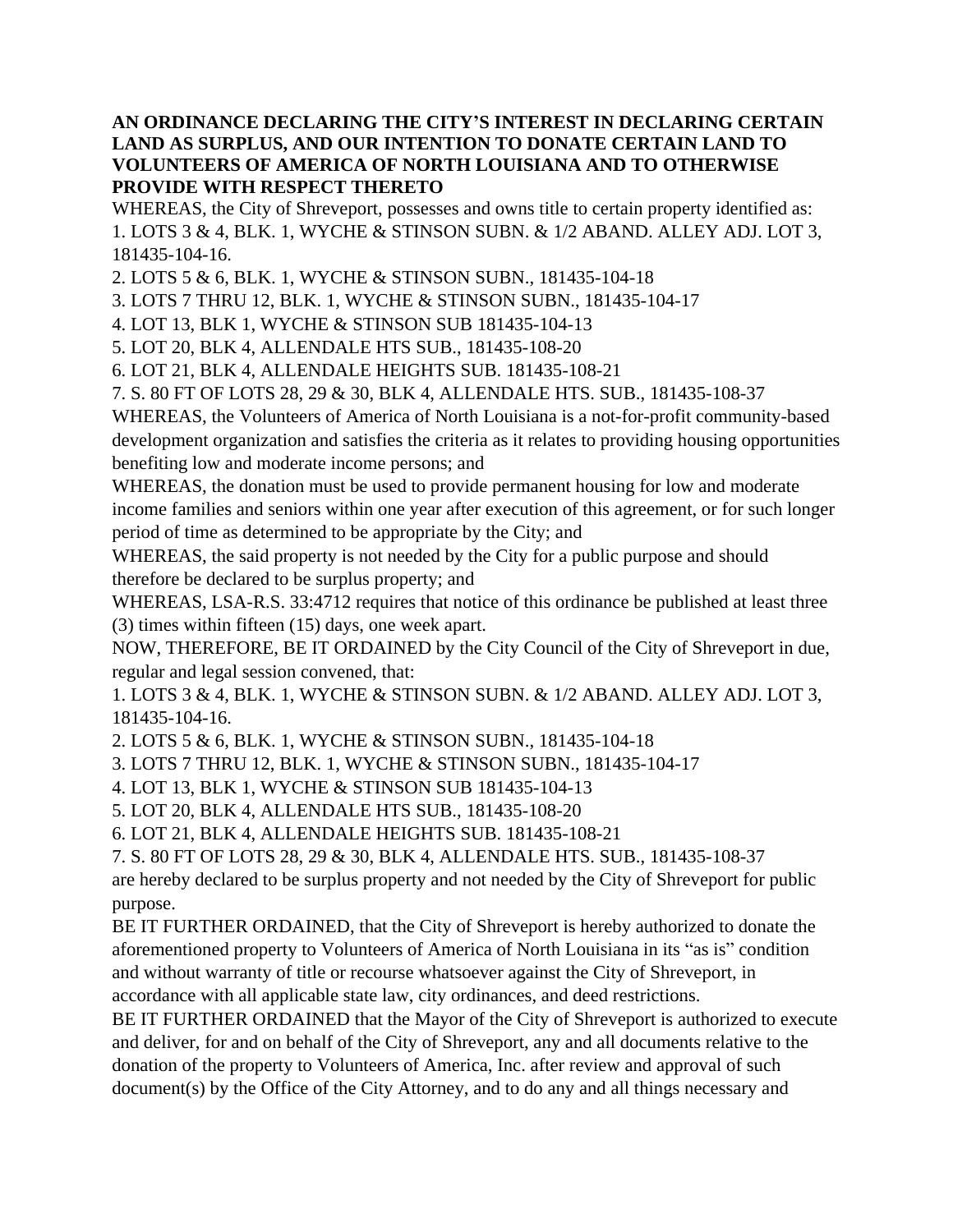incidental to carry out the authorization expressed in this ordinance relative to donation of the said property.

BE IT FURTHER ORDAINED that if any provision or item of this ordinance or the application thereof is held invalid, such invalidity shall not affect other provisions, items or applications of this ordinance which can be given effect without the invalid provisions, items or applications and to this end the provisions of this ordinance are hereby declared severable.

BE IT FURTHER ORDAINED that all ordinances or parts thereof in conflict herewith are hereby repealed.

# **ORDINANCE NO. 13 OF 2022**

# **AN ORDINANCE AMENDING THE 2022 COMMUNITY DEVELOPMENT SPECIAL REVENUE FUND BUDGET AND TO OTHERWISE PROVIDE WITH RESPECT THERETO**

WHEREAS, the City Council finds it necessary to amend the 2022 budget for the Community Development Special Revenue Fund, to adjust appropriations, reflect current revenue estimates and for other purposes.

NOW, THEREFORE, BE IT ORDAINED by the City Council of the City of Shreveport, in legal session convened, that Ordinance Number 157 of 2021, the 2022 budget for the Community Development Special Revenue Fund, is hereby amended as follows:

In Section 1 (Estimated Receipts):

| Fiscal Year 2022 Funds                          |              |
|-------------------------------------------------|--------------|
| Establish - Dept of Interior National Parks Svc | \$978,600.00 |
|                                                 |              |
| Grand Total:   \$978,600.00                     |              |

In Section  $2$  (Appropriations):

| $\mu$ because $\mu$ repropriations).            |              |
|-------------------------------------------------|--------------|
| Fiscal Year 2021 Funds                          |              |
| Establish - Dept of Interior National Parks Svc |              |
| Housing $&$ Business Dev Admin – DINP18         | \$978,600.00 |
| Grand Total: \, \\$978,600.00                   |              |

Adjust totals and subtotals accordingly.

BE IT FURTHER ORDAINED that if any provision or item of this ordinance or the application thereof is held invalid, such invalidity shall not affect other provisions, items or applications of this ordinance which can be given effect without the invalid provisions, items or applications; and to this end, the provisions of this ordinance are hereby declared severable.

BE IT FURTHER ORDAINED that all ordinances or parts thereof in conflict herewith are hereby repealed.

# **ORDINANCE NO. 14 OF 2022**

# **AN ORDINANCE AMENDING THE 2022 AIRPORT CAPITAL IMPROVEMENTS FUND BUDGET AND TO OTHERWISE PROVIDE WITH RESPECT THERETO**

WHEREAS, the City Council finds it necessary to amend the 2022 Airport Capital Improvement Projects Fund budget to shift project funding and for other purposes.

NOW, THEREFORE, BE IT ORDAINED by the City Council of the City of Shreveport, in legal session convened, that Ordinance No. 152 of 2021, the 2022 Airport Enterprise Fund, be amended and reenacted as follows: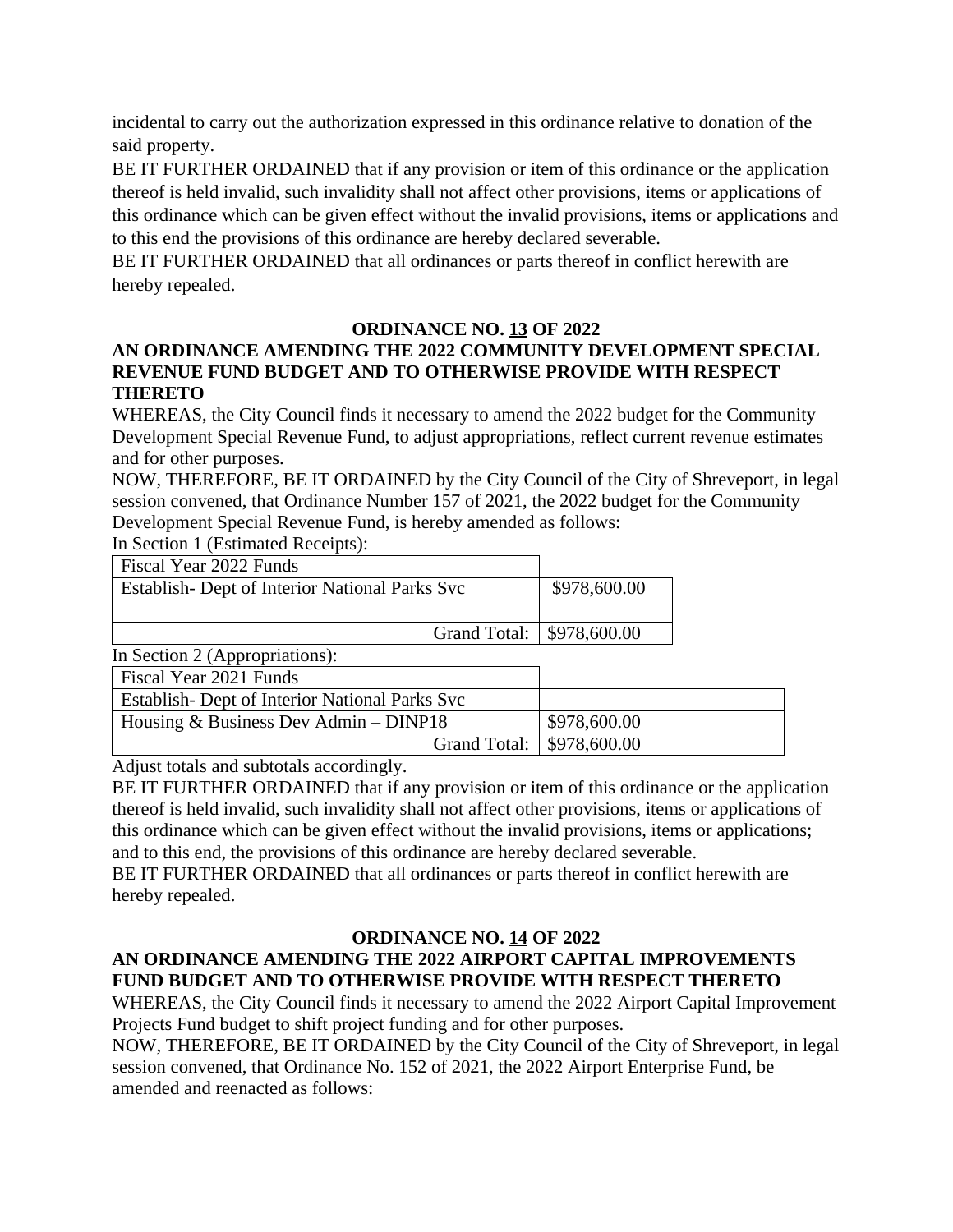In Program H (Airports Projects):

Establish a project entitled Terminal Program (Implementation/Environmental Regional Airport appropriating \$1,000,000.00. Funding source is 100% from the Airport Operating Reserves. Establish a project entitled Pavement Management Program Regional Airport appropriating \$275,000.00. Funding source is 90% from the Federal Aviation Administration and 10% from the Louisiana Department of Transportation and Development Aviation Division.

Increase the appropriation for Fillets Construction & Improvements Regional Airport Regional Airport (H21002) by \$200,000.00. Funding source is 100% from the Louisiana Department of Transportation and Development Aviation Division.

Increase the appropriation for Security Fencing Upgrade-Downtown Airport (H17008) by \$30,000.00. Funding source is 100% from the Louisiana Department of Transportation and Development Aviation Division.

Increase the appropriation for Downtown Airport Action Plan Update (H20007) by \$50,000.00. Funding source is 90% from the Federal Aviation Administration and 10% from the Louisiana Department of Transportation and Development Aviation Division.

Adjust totals and subtotals accordingly.

BE IT FURTHER ORDAINED that the remainder of Ordinance No. 152 of 2021, as amended, shall remain unchanged and in full force and effect.

BE IT FURTHER ORDAINED that if any provisions or item of this ordinance or the application thereof is held invalid, such invalidity shall not affect other provisions, items or application of this ordinance which can be given effect without the invalid provisions, items or applications, and to this end, the provisions of this ordinance are hereby declared to be severable. BE IT FURTHER ORDAINED that all ordinances or parts thereof in conflict hereby are hereby repealed.

### **ORDINANCE NO. 15 OF 2022**

# **AN ORDINANCE AMENDING THE 2022 AIRPORT ENTERPRISE FUND BUDGET AND TO OTHERWISE PROVIDE WITH RESPECT THERETO**

WHEREAS, the City Council provides for the amendment of any previously adopted budget; and

NOW, THEREFORE, BE IT ORDAINED by the City Council of the City of Shreveport, in legal session convened, that Ordinance No. 221 of 2021, the 2022 Enterprise Fund Budget, be amended and re-enacted as follows:

Section 2 – (Appropriations)

Decrease Operating Reserve by \$1,000,000.00

Increase Transfer to Capital: \$1,000,000.00

Adjust totals and subtotals accordingly.

BE IT FURTHER ORDAINED that the remainder of Ordinance No. 221 of 2021, as amended, shall remain unchanged and in full force and effect.

BE IT FURTHER ORDAINED that if any provisions or item of this ordinance or the application thereof is held invalid, such invalidity shall not affect other provisions, items or applications of this ordinance which can be given effect without the invalid provisions, items or applications, and to this end, the provisions of this ordinance are hereby declared to be severable.

BE IT FURTHER ORDAINED that all ordinances or parts thereof in conflict hereby are hereby repealed.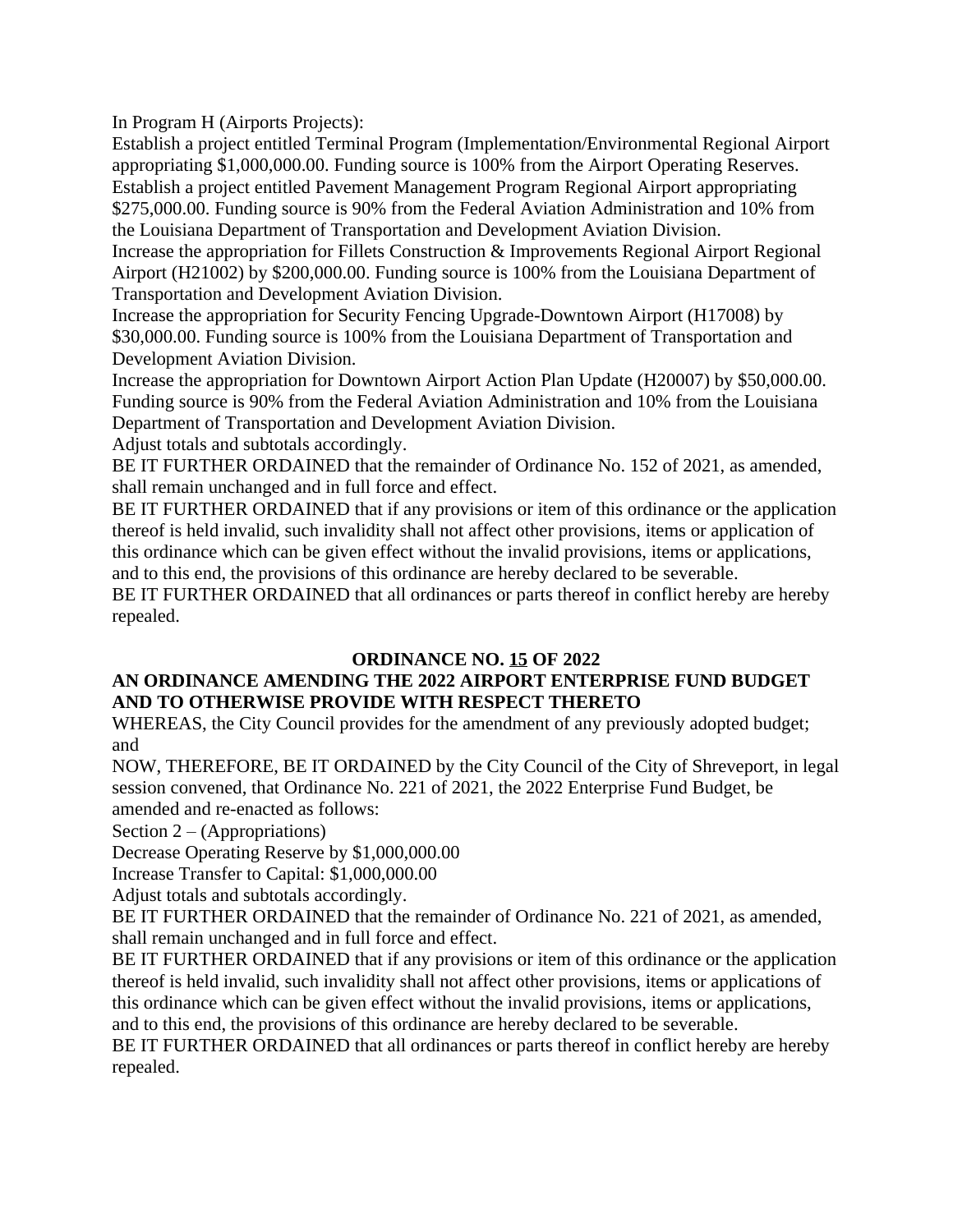### **ORDINANCE NO. 16 OF 2022**

#### **AN ORDINANCE AMENDING THE CITY OF SHREVEPORT, LOUISIANA, 2022 CAPITAL PROJECTS FUND BUDGET, APPROPRIATING THE FUNDS AUTHORIZED HEREIN AND TO OTHERWISE PROVIDE WITH RESPECT THERETO**

WHEREAS, the City Council provides for the amendment of any previously adopted budget, and

WHEREAS, the City Council finds it necessary to amend the 2022 Capital Projects Fund Budget to adjust appropriations and for other purposes.

NOW THEREFORE BE IT ORDAINED by the City Council of the City of Shreveport, in due, regular and legal session convened, that Ordinance No. 152 of 2021, the 2022 Capital Projects Fund Budget, be further amended and re-enacted as follows:

In Program C (Street Improvements):

Establish increase transfer to Capital Program C (Street Improvements), 2022 Roadway and Drainage Capital Improvements by \$1,000,000.

Adjust totals and subtotals accordingly.

BE IT FURTHER ORDAINED that the remainder of Ordinance 152 of 2021, as amended, shall remain in full force and effect.

BE IT FURTHER ORDAINED that is any provisions or item of this ordinance or the application thereof is held invalid, such invalidity shall not affect other provisions, items or applications of this ordinance which can be given effect without the invalid provisions, items or applications; and, to this end, the provisions of this ordinance are hereby declared severable.

BE IT FURTHER ORDAINED that all ordinances or parts thereof in conflict herewith are hereby repealed.

### **ORDINANCE NO. 17 OF 2022**

### **AN ORDINANCE AMENDING THE CITY OF SHREVEPORT, LOUISIANA 2022 STREETS SPECIAL REVENUE FUND BUDGET, APPROPRIATING THE FUNDS AUTHORIZED HEREIN, AND TO OTHERWISE PROVIDE WITH RESPECT THERETO**

WHEREAS, the City Council provides for the amendment of any previously adopted budget; and

NOW, THEREFORE, BE IT ORDAINED by the City Council of the City of Shreveport, Louisiana, in due, regular and legal session convened, that Ordinance No. 170 of 2021, the 2022 Streets Special Revenue Fund Budget, is hereby amended as follows:

In Section 2 (Appropriations)

Decrease Operating Reserves by \$1,000,000.00.

Establish increase transfer to capital (Program C) by \$1,000,000.00

BE IT FURTHER ORDAINED that the remainder of Ordinance 170 of 2021, as amended, shall remain unchanged and in full force and effect.

BE IT FURTHER ORDAINED that if any provision or item of this Ordinance or the application thereof is held invalid, such invalidity shall not affect other provisions, items or applications of this Ordinance which can be given effect without the invalid provisions, items or applications and to this end, the provisions of this Ordinance are hereby declared severable.

BE IT FURTHER ORDAINED that all ordinances or parts thereof in conflict herewith are hereby repealed.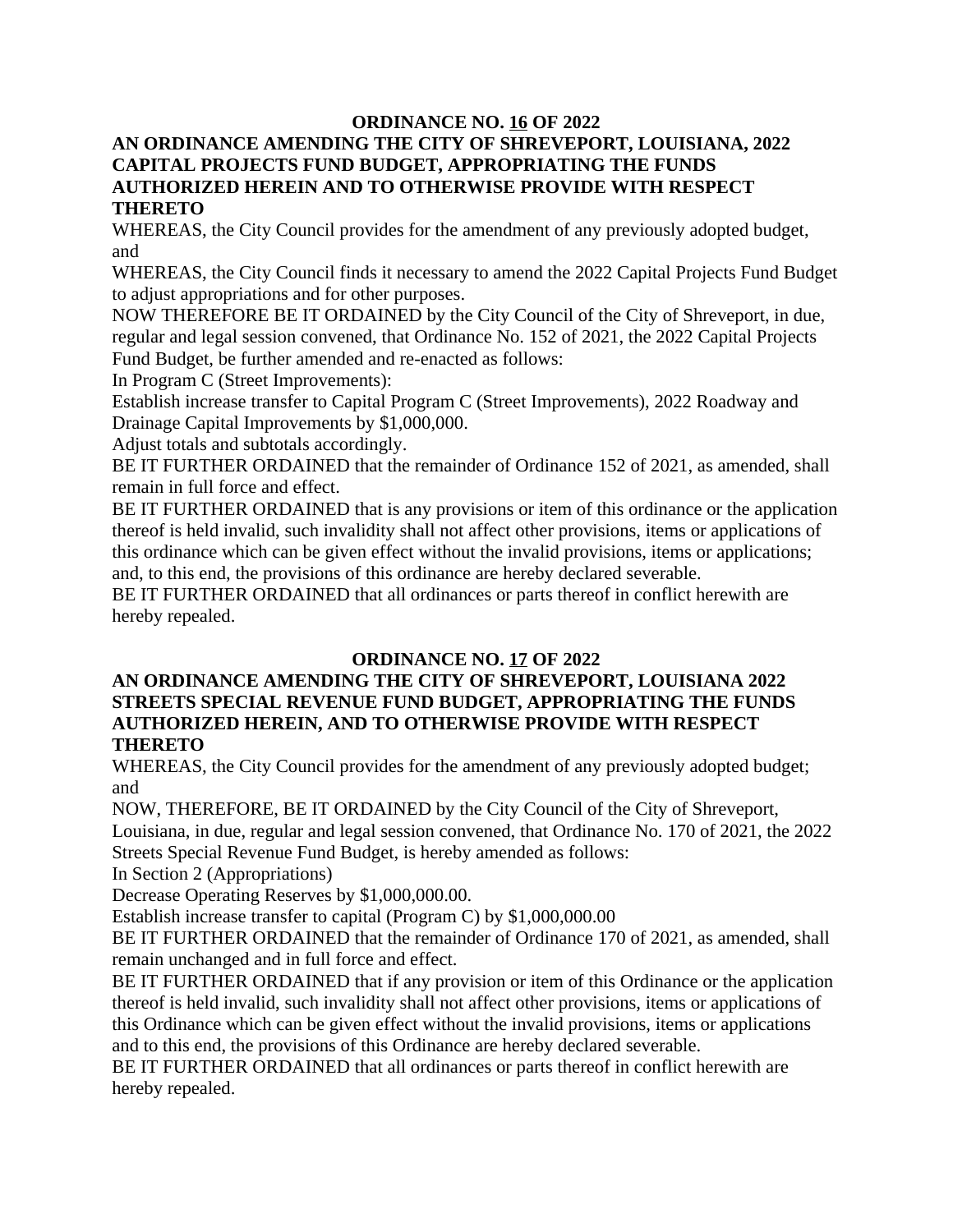THUS DONE AND ORDAINED by the City Council of the City of Shreveport, Louisiana.

### **ORDINANCE NO. 18 OF 2022**

### **AN ORDINANCE CLOSING AND ABANDONING A SIDEWALK DEDICATION IN THE CORA SNOWDEN SUBDIVISION, IN SECTION 21 (T17N-R14W), AND TO OTHERWISE PROVIDE WITH RESPECT THERETO**

WHEREAS, on April 14, 1954, the Cora Snowden Subdivision was filed and recorded under Instrument No. 69611 of the Conveyance Records of Caddo Parish, Louisiana; and

WHEREAS, on this plat a 10' wide strip of land was dedicated as a public "cross walk" between Adrian Street and Pixley Street (Snowden Street) to facilitate pedestrian access the local school; and

WHEREAS, the City of Shreveport has received a request from Ms. Angela Parks and Mr. Raymond Lynch, the adjacent property owners, to close and abandon the cross walk dedication between Lots 168, 169, 184, and 185, since the area is no longer being used; and

WHEREAS, the Metropolitan Planning Commission approved this closure and abandonment at their meeting on November 3, 2021; and

WHEREAS, the proposed closure and abandonment meets the requirements and approval of the City Engineer's Office; and

NOW, THEREFORE, BE IT ORDAINED, by the City Council of the City of Shreveport, in due, regular and legal session convened, that the 10.0-wide "cross walk" dedication between Lots 168, 169, 184, & 185 in the Cora Snowden Subdivision, as shown and indicated on the plat attached hereto and made a part hereof, is officially closed and abandoned.

BE IT FURTHER ORDAINED, that a certified copy of this ordinance shall be filed and recorded in the official records of Caddo Parish, Louisiana.

BE IT FURTHER ORDAINED, that if any provision or item of this ordinance or the application thereof is held invalid, such invalidity shall not affect other provisions, items or applications which can be given effect without the invalid provisions, items or applications, and to this end, the provisions of this ordinance are hereby declared severable.

BE IT FURTHER ORDAINED, that all ordinances or resolutions or parts thereof in conflict herewith are hereby repealed.

#### **ORDINANCE NO. 204 OF 2021**

### **AN ORDINANCE TO AMEND THE OFFICIAL ZONING MAP OF THE CITY OF SHREVEPORT UNIFIED DEVELOPMENT CODE, BY REZONING PROPERTY LOCATED ON THE SOUTHEAST CORNER OF LEGARDY ST. & HAWKINS ST., SHREVEPORT, CADDO PARISH, LA., FROM R-1-5, SINGLE-FAMILY RESIDENTIAL DISTRICT TO R-A, RURAL-AGRICULTURAL DISTRICT, AND TO OTHERWISE PROVIDE WITH RESPECT THERETO**

SECTION I: BE IT ORDAINED by the City Council of the City of Shreveport, Caddo Parish, LA, in due, legal and regular session convened, that the zoning classification of property located on the southeast corner of Legardy St. & Hawkins St., Shreveport, Caddo Parish, Louisiana, legally described below: be and the same is hereby changed **from R-1-5, Single-Family Residential District to R-A, Rural-Agricultural District**

LOTS A, B, C, D, E, F, G AND H-JAMES PARKER SUBN., SECTION 16, T18N, R14W, CADDO PARISH, LOUISIANA.

BE IT FURTHER ORDAINED that if any provision or item of this ordinance or the application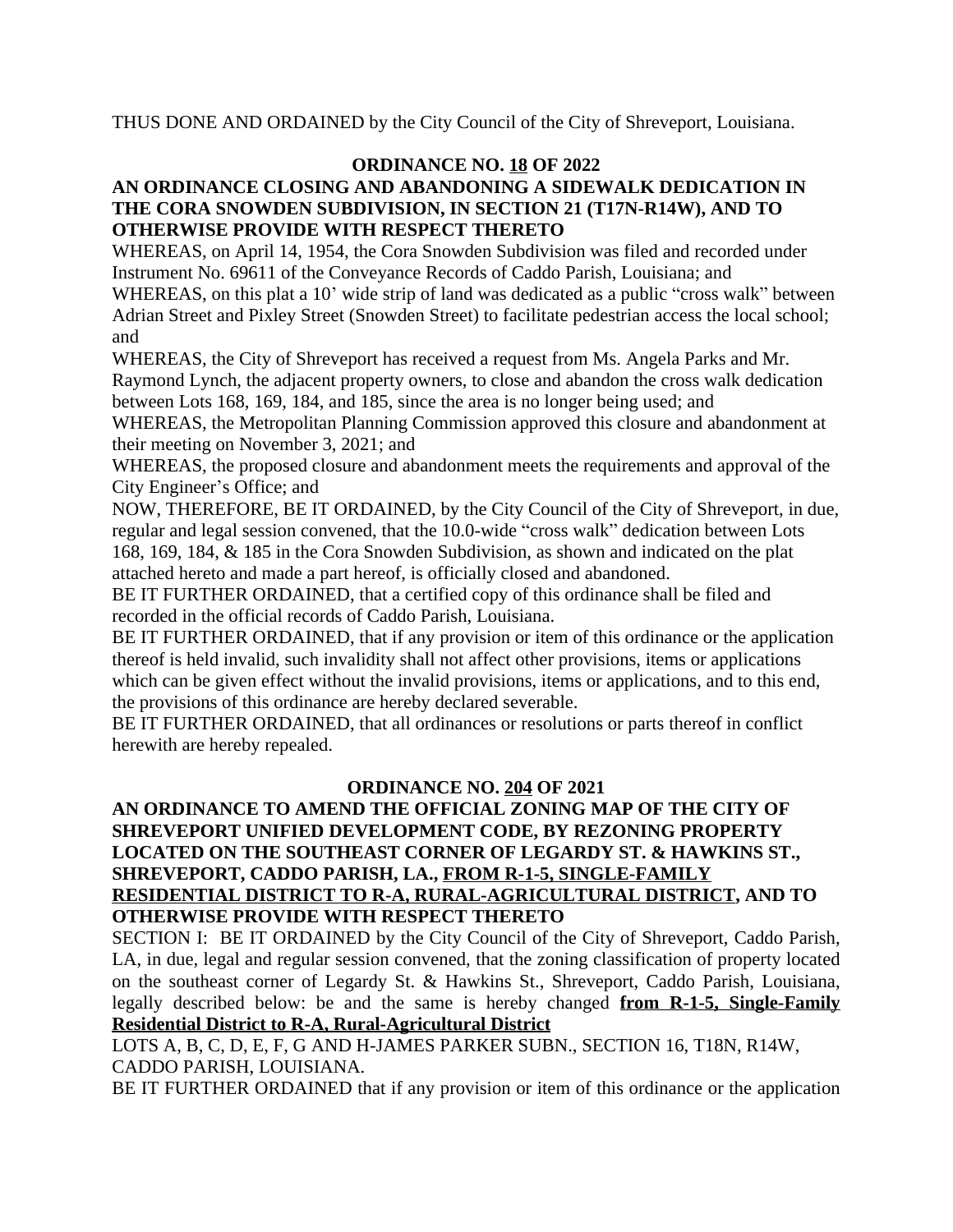thereof is held invalid, such invalidity shall not affect other provisions, items, or applications of this ordinance which can be given effect without the invalid provisions, items, or applications and to this end the provisions of this ordinance are hereby declared severable.

BE IT FURTHER ORDAINED that all ordinances or parts thereof in conflict herewith are hereby repealed.

### **ORDINANCE NO. 12 OF 2021**

### **AN ORDINANCE TO AMEND THE OFFICIAL ZONING MAP OF THE CITY OF SHREVEPORT UNIFIED DEVELOPMENT CODE, BY REZONING PROPERTY LOCATED ON THE SOUTH SIDE OF BERT KOUNS INDUSTRIAL LOOP EXPY, APPROX. 520' EAST OF LINWOOD AVE., SHREVEPORT, CADDO PARISH, LA., FROM C-3, GENERAL COMMERCIAL DISTRICT TO C-4, HEAVY COMMERCIAL DISTRICT, AND TO OTHERWISE PROVIDE WITH RESPECT THERETO**

SECTION I: BE IT ORDAINED by the City Council of the City of Shreveport, Caddo Parish, LA, in due, legal and regular session convened, that the zoning classification of property located on the south side of Bert Kouns Industrial Loop Expy, approx. 520' east of Linwood Ave., Shreveport, Caddo Parish, Louisiana, legally described below: be and the same is hereby changed **from C-3, General Commercial District to C-4, Heavy Commercial District** 4.117 ACS. M/L- LOT 1, AUTO BODY EXPRESS COMMERCIAL SUBDIVISION, SECTION 11, T16N, R14W, Caddo Parish, Louisiana.

BE IT FURTHER ORDAINED that if any provision or item of this ordinance or the application thereof is held invalid, such invalidity shall not affect other provisions, items, or applications of this ordinance which can be given effect without the invalid provisions, items, or applications and to this end the provisions of this ordinance are hereby declared severable.

BE IT FURTHER ORDAINED that all ordinances or parts thereof in conflict herewith are hereby repealed.

# **TABLED LEGISLATION**

# **ORDINANCES/RESOLUTIONS**:

**RESOLUTION NO. 124 OF 2021:** A resolution to establish an Intergovernmental committee, and to otherwise provide with respect thereto. (D/Boucher) (Tabled on November 9, 2021) **RESOLUTION NO. 166 OF 2021:** A resolution in support of and establishing a Tax Increment Financing (TIF) District, a proposed public improvement district, wholly within the city limits of the City of Shreveport, and otherwise providing with respect thereto. (F/Green) (Tabled on January 11, 2022)

**ORDINANCE NO. 72 OF 2021:** To amend certain portions of Chapter 26 of the City of Shreveport Code of Ordinances relative to the architectural and engineering selection process, and otherwise providing with respect thereto. (B/Fuller) (Tabled on February 8, 2022)

**ORDINANCE NO. 85 OF 2021**: An ordinance to amend certain portions of chapter 22 of the City of Shreveport Code of Ordinances relative to demolition delay in the Downtown Development District and otherwise providing with respect thereto (B/Fuller) (Tabled June 22, 2021)

**ORDINANCE NO. 94 OF 2021**: An ordinance to repeal Section 50-212 (a)(10) and to amend Section 50-212 (b) of Article V of the Code of Ordinances of the City of Shreveport relative to the Smokefree Air Act and to otherwise provide with respect thereto. (E/Flurry) (Tabled July 13, 2021)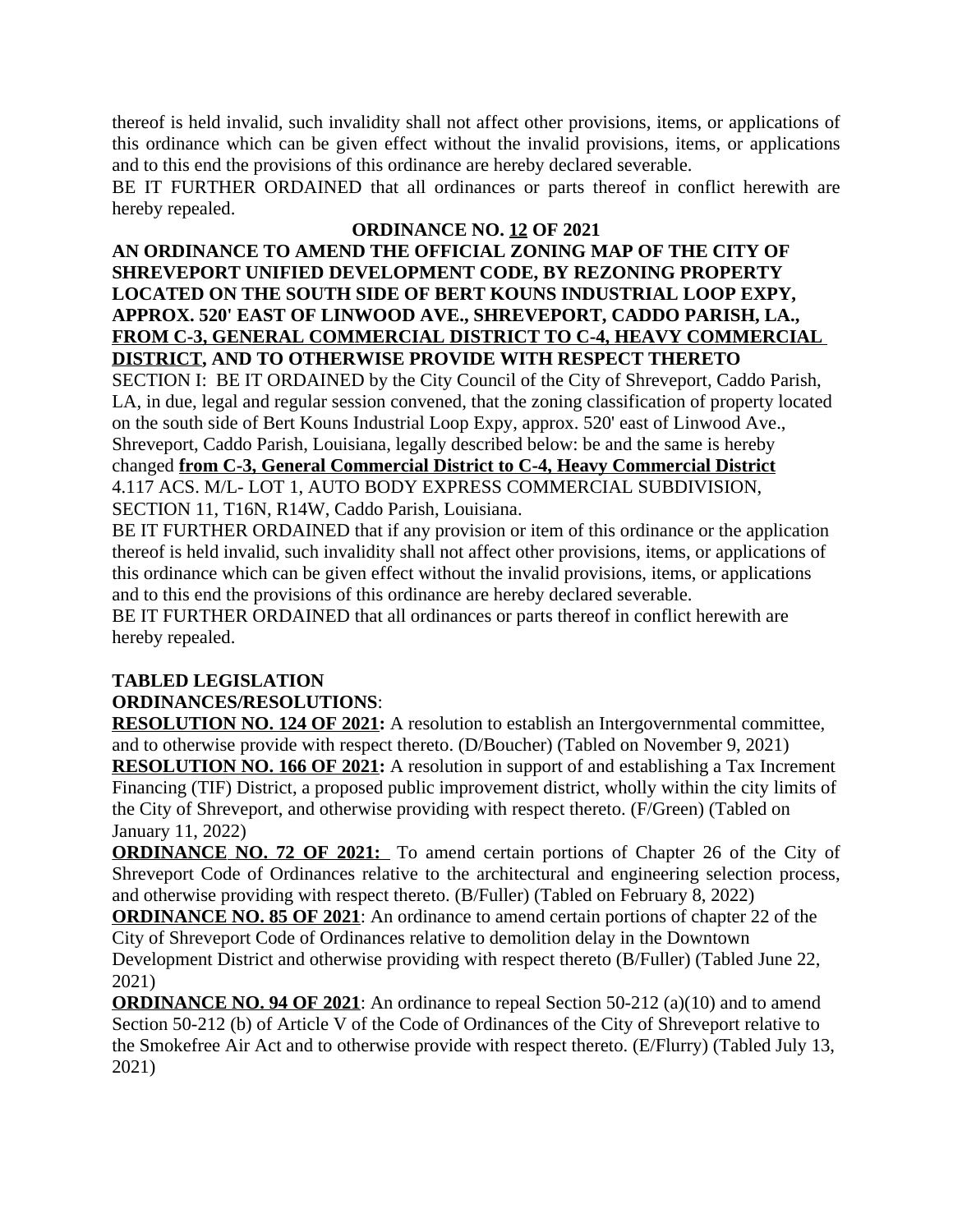**ORDINANCE NO. 149 OF 2021**: An ordinance amending Section 10-69 of Chapter 10, Article IV, Division 2 of the City of Shreveport, Louisiana, Code of Ordinances with respect to the Fee and Term for alcoholic beverage handling employee cards, and to otherwise provide with respect thereto. (Tabled on December 14, 2021)

**ORDINANCE NO. 195 OF 2021:** To amend Chapter 58, Article IV, Division 1 and Chapter 78, Article VIII, Division 1 of the City of Shreveport, Louisiana, Code of Ordinances relative to litter and dumping, and to otherwise provide with respect thereto. (A/Taylor, F/Green (Tabled on February 8, 2022)

### **APPEALS**

#### **PROPERTY STANDARDS APPEALS: NONE ALCOHOLIC BEVERAGE ORDINANCE APPEALS**:

ABO APPEAL – Ms. Amanda Smith, 1717 Stephens Ave, Shreveport, LA 71101 (B/Fuller) **(postponed until March 21, 2022, at the council's discretion, this item can be brought up for a vote prior to this date)**

# **METROPOLITAN PLANNING COMMISSION AND ZBA APPEALS**: NONE

### **OTHER APPEALS SOB APPEALS**: NONE **TAXI APPEALS**: NONE

### **REPORTS FROM OFFICERS, BOARDS, AND COMMITTEES**

**CLERK'S REPORT**: The following letters of appointments were received from the Mayor's office on February 17<sup>th</sup>, 18<sup>th</sup>, 19<sup>th</sup> 2022, and are subject for confirmation on March 8, 2022. Human Resources Personnel Board - Susan Evans, Zoning Board of Appeals - Durwood Hendrick, Clarinda Henderson, Alan Berry, Metropolitan Planning Commission - Chris Elberson, Gabriel Balderas, Rachel Jackson, Bill Robertson, Harold Sater, Winzer Andrews, Fred Moss, Chief of Police – Wayne Smith.

### **ADDITIONAL COMMUNICATIONS**: **ADDITIONAL COMMUNICATIONS FROM THE MAYOR ADDITIONAL COMMUNICATIONS FROM COUNCIL MEMBERS**

**EXECUTIVE SESSION:** The Clerk read a request from the city attorney to go into Executive Session pursuant to LSA-R.S. 42:16 and R.S. 42:17(A) (2) to receive information relative to the following matters: United States District Court Western District of Louisiana Shreveport Division Brian Steven Poole V. City of Shreveport, et Number: 5:18-CV-01125

**Motion by Councilwoman Taylor, seconded by Councilman Bowman, to go into executive session. Motion approved by the following vote: Ayes: Councilwomen Taylor and Fuller, Councilmen Nickelson, Boucher, Jackson, Green and Bowman. 7. Nays: 0. Out of the Chamber: 0. Absent: 0. Abstentions: 0.**

The Council went into executive session at 4:58p.m. The Executive Session ended at 5:01 p.m.